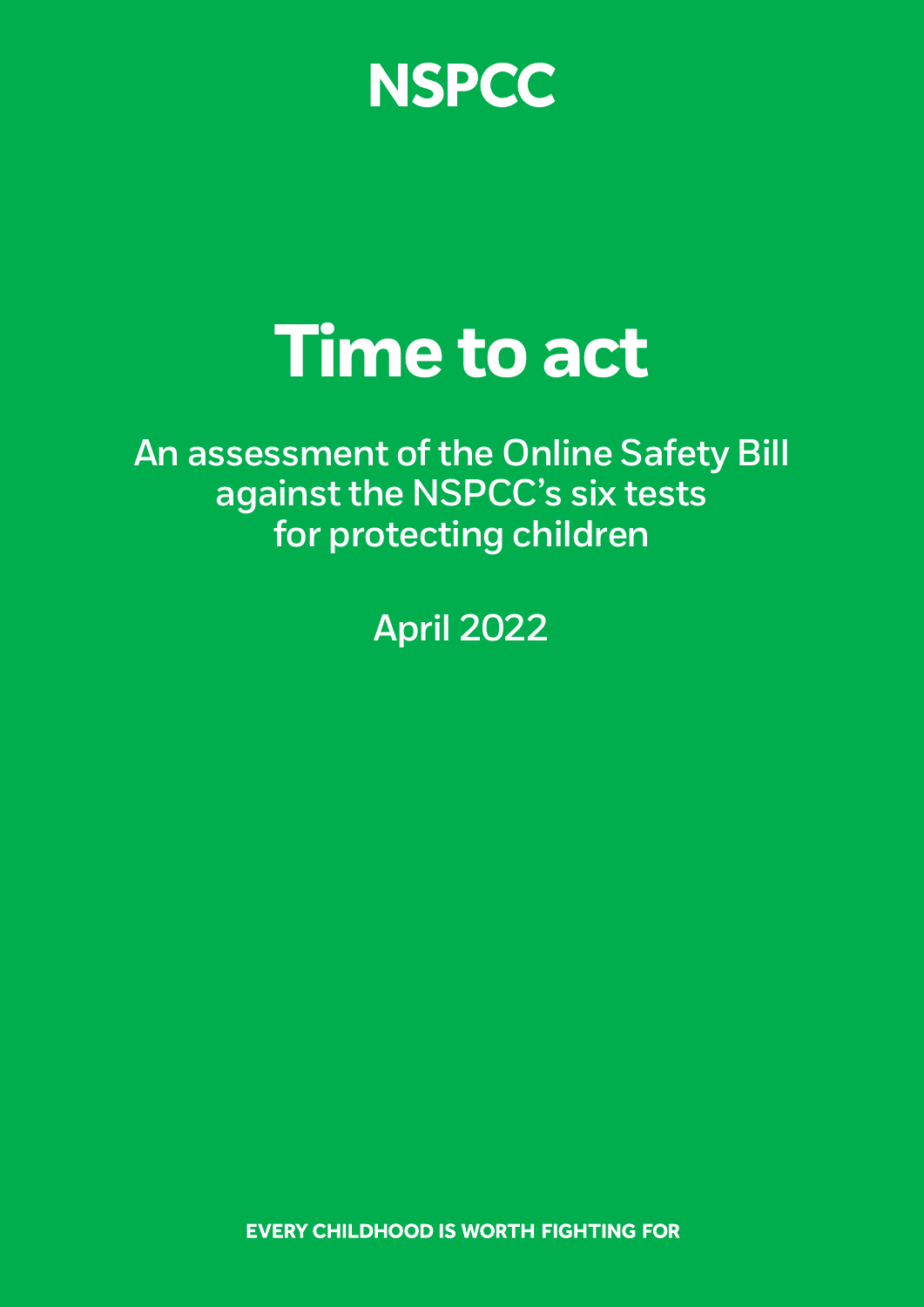# **Contents**

| Summary                                                 | 3              |
|---------------------------------------------------------|----------------|
| What needs to change?                                   | 5              |
| Are our six tests for the Online Safety Bill being met? | 6              |
| Test one: The Duty of Care                              | $\overline{7}$ |
| Test two: Tackling online child abuse                   | 10             |
| Test three: tackling legal but harmful content          | 15             |
| Test four: transparency and investigation powers        | 18             |
| Test five: enforcement powers                           | 20             |
| Test six: user advocacy arrangements                    | 22             |
| Appendix one: Scorecard against the NSPCC's six tests   | 24             |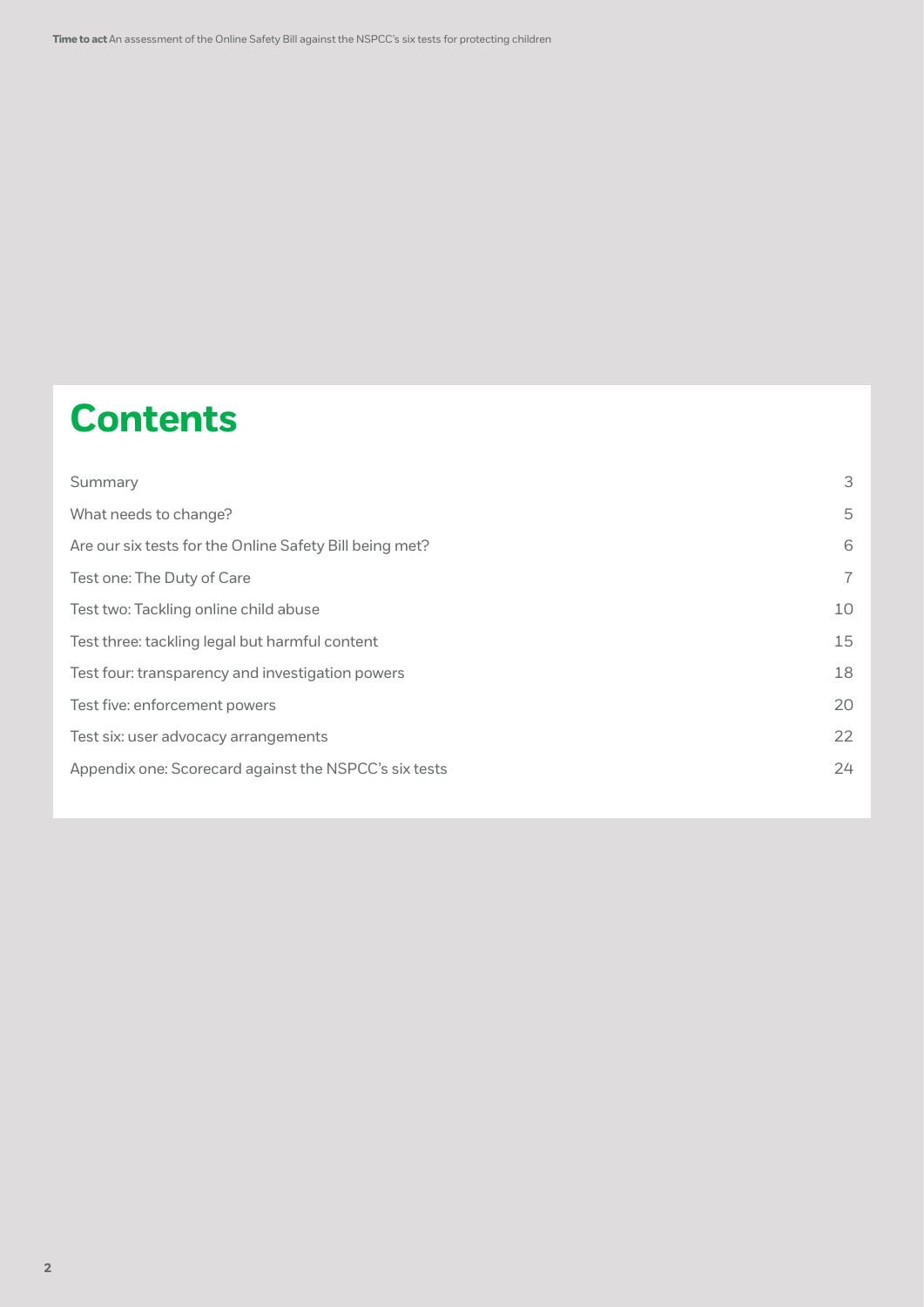# <span id="page-2-0"></span>**Summary**

The Online Safety Bill has now been published – an urgent child protection measure that should be judged on whether it delivers a comprehensive package of measures to prevent inherently avoidable online abuse.

We strongly support the ambition of the Bill and commend the Government for bringing forward this potentially world-leading legislation. Legislation has the potential to deliver a robust but proportionate regulatory regime, through the adoption of a framework that requires regulated companies to proactively identify and mitigate potential risks to children.

Well-designed legislation will secure the UK's ambition to become the safest place in the world to be online.<sup>1</sup> The Bill can effectively promote safety and free expression objectives, and offer new protections that enable all internet users, including children, to benefit from social networks, gaming platforms and messaging services that are built to be fundamentally safe-by-design.

Since the draft legislation was published, the Government has made welcome changes that strengthen the Bill's protections for children; and the Culture Secretary has repeatedly stressed the importance of improving the legislation to ensure it effectively protects children from online risk.

But further changes are urgently required so the Online Safety Bill can deliver its overarching objective of protecting children from preventable online harm, and to ensure it delivers a fit-for-purpose and upstream approach to tackling online child sexual abuse.

The scale and complexity of online child abuse continues to increase. In this context, we face a unique and vital opportunity to ensure the Online Safety Bill offers a commensurate response to a growing and increasingly severe set of harms:

- NSPCC data shows that online grooming offences in 2020/21 reached a record high – with the number of sexual communication with a child offences in England and Wales increasing by almost 70% in three years;3
- In 2021, UK law enforcement received 97,727 industry reports relating to online child abuse, a 29% increase from the previous year:<sup>4</sup>
- Internet-facilitated abuse increasingly results in more serious sexual offences against children, with the average age of children in child abuse images – particularly girls - trending younger;<sup>5</sup> The Bill can, and must, protect children from online sexual abuse, and effectively balance the fundamental rights of all users, including children that require a higher standard of systemic protection.<sup>6</sup>

A strengthened Bill will mean that one in five UK Internet users will no longer face preventable online abuse,<sup>7</sup> including: online grooming; children being coerced into sending self-generated images to abusers; and social networks being used as a conveyor belt to produce new images and to signpost to existing child abuse content.

This legislation must succeed – and the NSPCC will continue to work tirelessly and constructively to ensure that it does. The unacceptably high cost of industry inaction must not continue to be felt by children, families, and society. A stronger Bill will mean children can be protected against inherently preventable online harm.

1 UK Government (2019) Online Harms White Paper

- 2 Dorries, N (2022) How we will narrow the ground for barring harmful posts in the Online Safety Bill. Published in ConservativeHome, 15 March 2022
- 3 NSPCC data on a freedom of information request to police forces in England and Wales, August 2021
- 4 Data provided by the National Centre for Missing and Exploited Children (NCMEC)
- 5 Salter, M; Whitten, T. (2021) Am analysis of pre-internet and contemporary child sexual abuse material. Deviant Behaviour, forthcoming 6 For a more detailed discussion on how online services should balance user privacy and safety considerations, see NSPCC (2021) Private messaging and the rollout of end-to-end encryption: the implications for child protection. London: NSPCC
- 
- 7 Data from the Information Commissioners Office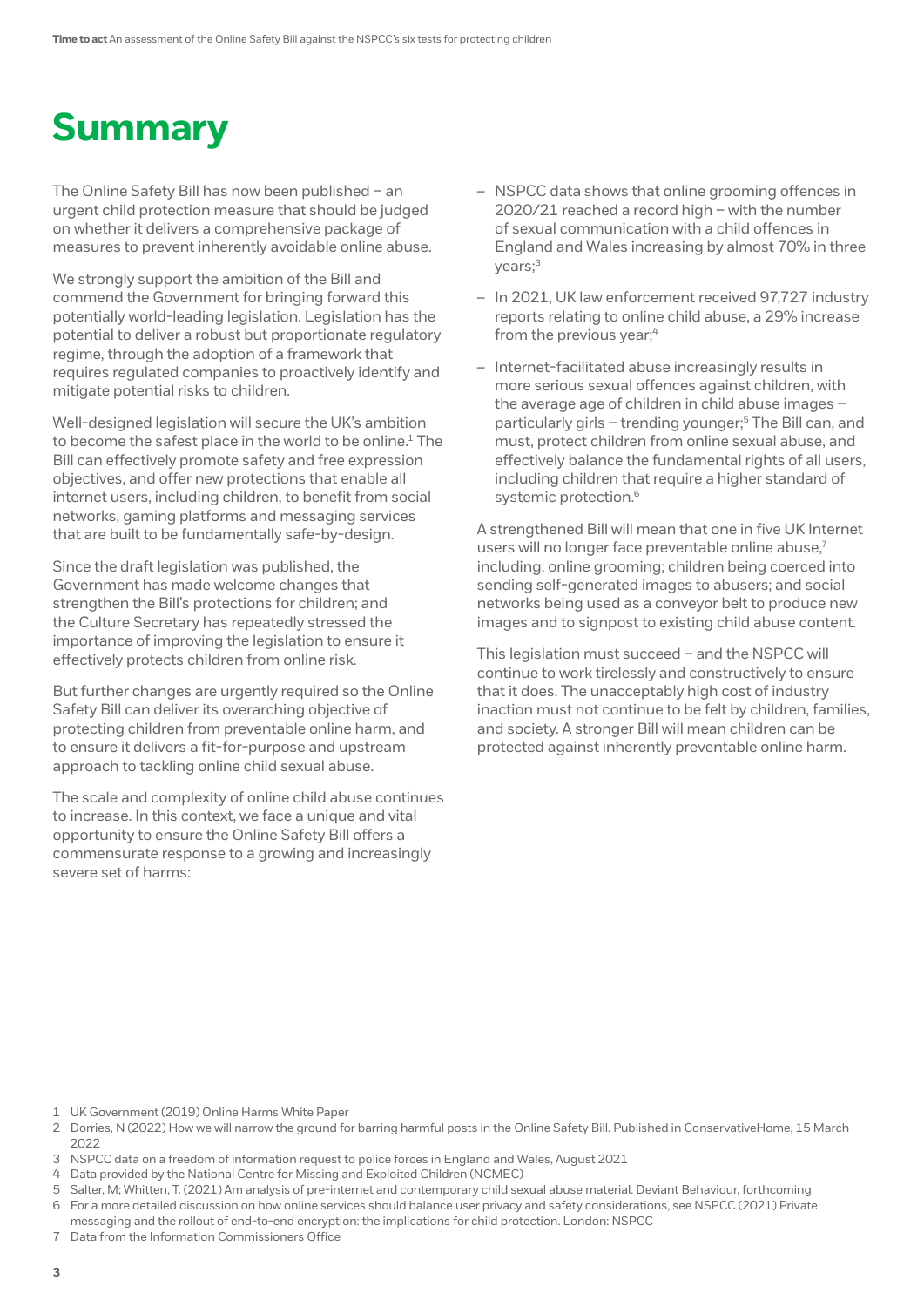### **The NSPCC's six tests for the Online Safety Bill**

The NSPCC has led the campaign for a social media regulator, and through our WildWestWeb campaign, secured Government's initial commitment to introduce the Bill.

Our vision is that tech companies will face a legally enforceable Duty of Care that requires them to identify reasonably foreseeable risks, and to address them through systemic changes to how their products are designed and run.

We have committed to undertaking detailed scrutiny of the Government's legislative plans. Throughout the process so far, we have worked extensively to help shape the proposals and entered into constructive dialogue with ministers, regulators, industry, and civil society to understand how to build a proportionate and highly effective regime.

In spring 2019, in conjunction with Herbert Smith Freehills we published our comprehensive proposals for a regulatory model.<sup>8</sup> In 2020, we set out six tests that the Online Safety Bill must meet if it is to deliver for children,<sup>9</sup> and to secure the Government's ambition to make Britain the safest place in the world for a child to go online.

This report sets out our initial assessment of the Online Safety Bill against each of these tests. The report reviews the legislation in detail, and it makes a series of recommendations about how the Bill can be developed to ensure it delivers on the ambition to tackle preventable harm. Where we identify areas where the legislation can more effectively meet its child protection objectives, we outline a series of workable solutions.

In our scorecard (appendix one), we find that while the Government response sets out a broadly workable and robust regulatory model, in a number of crucial areas the legislation would benefit from further improvements. Many of these issues were evident in the draft legislation and require further considered attention during parliamentary passage.10

Against each of six tests, we set out a series of indicators that will determine whether regulation goes far enough to protect children from avoidable abuse. In four of six tests, the legislation sets out a sound basis for welldesigned regulation that stands to improve the safety of children online but could be further strengthened to build in solutions to remaining challenges. In two of six tests more significant changes should be made to ensure the legislation provides a response that meets the scale of the child abuse risk, and we highlight where targeted improvements can usefully be made during parliamentary passage.

<sup>8</sup> NSPCC (2019) Taming the Wild West Web: how to regulate social networks can keep children safe from abuse. London: NSPCC

<sup>9</sup> NSPCC (2020) How to Win the Wild West Web: Six Tests for Delivering the Online Safety Bill. London: NSPCC

<sup>10</sup> Many of the NSPCC's outstanding concerns have been shared by a number of Parliamentary committees in their recent scrutiny of the legislation, including the Joint Committee on the Draft Online Safety Bill; the Commons Digital, Culture, Media and Sport Select Committee; and the Commons Petitions Committee.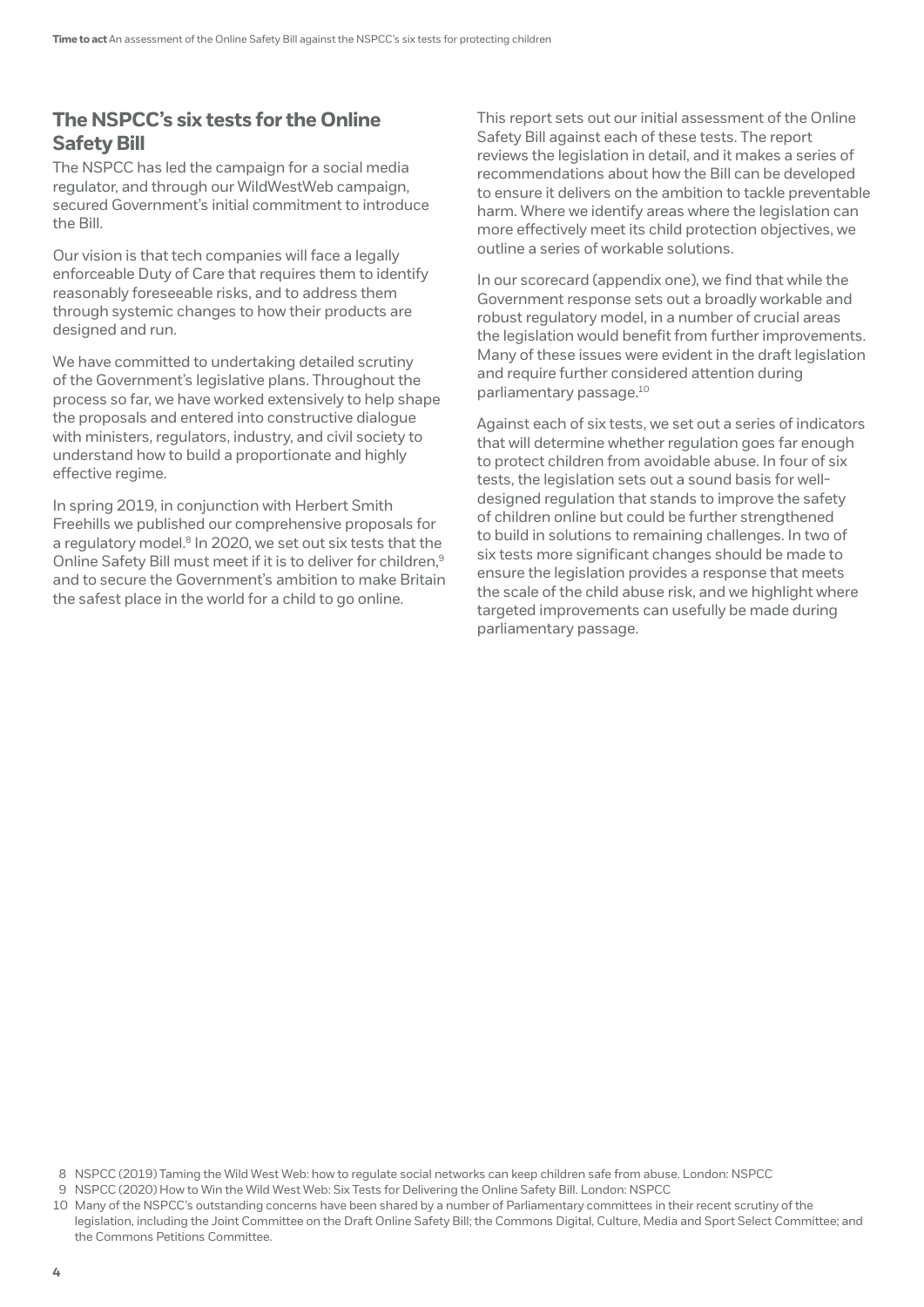# <span id="page-4-0"></span>**What needs to change?**

If the Online Safety Bill is to fully deliver for children, we suggest a number of areas where the Government should adopt a more ambitious, child-centred and targeted approach.

Our analysis illustrates a number of areas where the response to the risks of child sexual abuse could be made more robust and its efficacy improved. We make a number of developed recommendations to ensure the legislation provides a more effective and fit-for-purpose response to the detection and disruption of a number of threats, including online grooming.

To strengthen the Bill, the Government should:

**Introduce duties to tackle cross-platform child abuse:** well-established grooming pathways see abusers exploit the design features of social networks to contact children before they move communication across to encrypted messaging and live streaming sites.11 Similarly, harmful content spreads with considerable velocity and virality across social networks and messaging sites.

The Online Safety Bill must effectively respond to the dynamics of the abuse threat to ensure its provisions coherently target the problem. Companies must face clear requirements to tackle the cross-platform nature of harms when meeting their safety duties; risk assess their products to address how they contribute to grooming and abuse pathways; and face a new duty to co-operate on tackling harms across their sites, including through sharing intelligence on rapidly shifting risks.

**Tackle the ways in which abuse is facilitated on social networks, but may not meet the criminal threshold:** the Bill must effectively tackle the range of ways in which abusers use social networks to form offender networks; post 'digital breadcrumbs' that signpost to illegal content; and share child abuse videos that are carefully edited to evade content moderation guidelines.

This range of techniques, known as 'breadcrumbing', must clearly and unambiguously be brought into scope, to disrupt abusers who currently can organise abuse in plain sight, and exploit social networks to signpost to child abuse content hosted on third party messaging apps, offender forums and the dark web.

By giving the regulator powers to treat activity that facilitates child abuse with the same severity as illegal material, through amending the scope of the illegal

safety duty, legislation will empower Ofcom to tackle egregious harm upstream. Social networks will no longer be able to allow tens of millions of interactions with accounts that actively facilitate the discovery of  $\chi$ child abuse material<sup>12</sup> and abuse could be tackled at the earliest possible stage.

**Proactively tackle the child abuse risks in private messaging and groups**: we welcome the Bill's scope including both public and private messaging. However we have substantive concerns that the legislation places onerous constraints on Ofcom's ability to proactively tackle the significant risks of grooming and child abuse in private messages, and the ways in which abusers share or signpost to child abuse images in private groups.

As it stands, Ofcom would be unable to require any form of proactive technology to tackle child abuse in private messages in its codes of practice, including industrystandard 'hash' tools that are routinely used to detect child abuse images.

Ofcom will need to be equipped to produce a Code of Practice that is capable of responding to the nature and extent of the child abuse threat. If the regulator had to take site-by-site action to address harm after it has already occurred, primarily as a function of regulatory design, the systemic approach to tackling online harms would be weakened.

**Adopt a strengthened approach to tackling harmful content for children:** the Bill rightly intends to offer a higher standard of protection to children than adults but introduces a 'child use test' that sets a higher threshold than the ICO's Children's Code in respect of whether service is considered likely to be accessed by a child.

This means highly problematic services including Telegram and OnlyFans could be excluded from the child safety duties, because they can legitimately claim that children don't account for a 'significant' part of their user base. This could result in lower overall standards of protection, and harmful content simply being displaced to sites not covered by the child safety duty.

It is unclear which harms to children will be covered by the child safety duties. The Government should therefore commit to publishing schedule of priority harms for children, similar to the list of priority offences in schedules 6 and 7.

<sup>11</sup> Europol (2020) Internet organised crime threat assessment. Lyon: Europol

<sup>12</sup> Data suggests there were over 6 million user interactions with certain types of content in Q1 2021, which if annualised suggests there are tens of millions of interactions with such content on surface web sites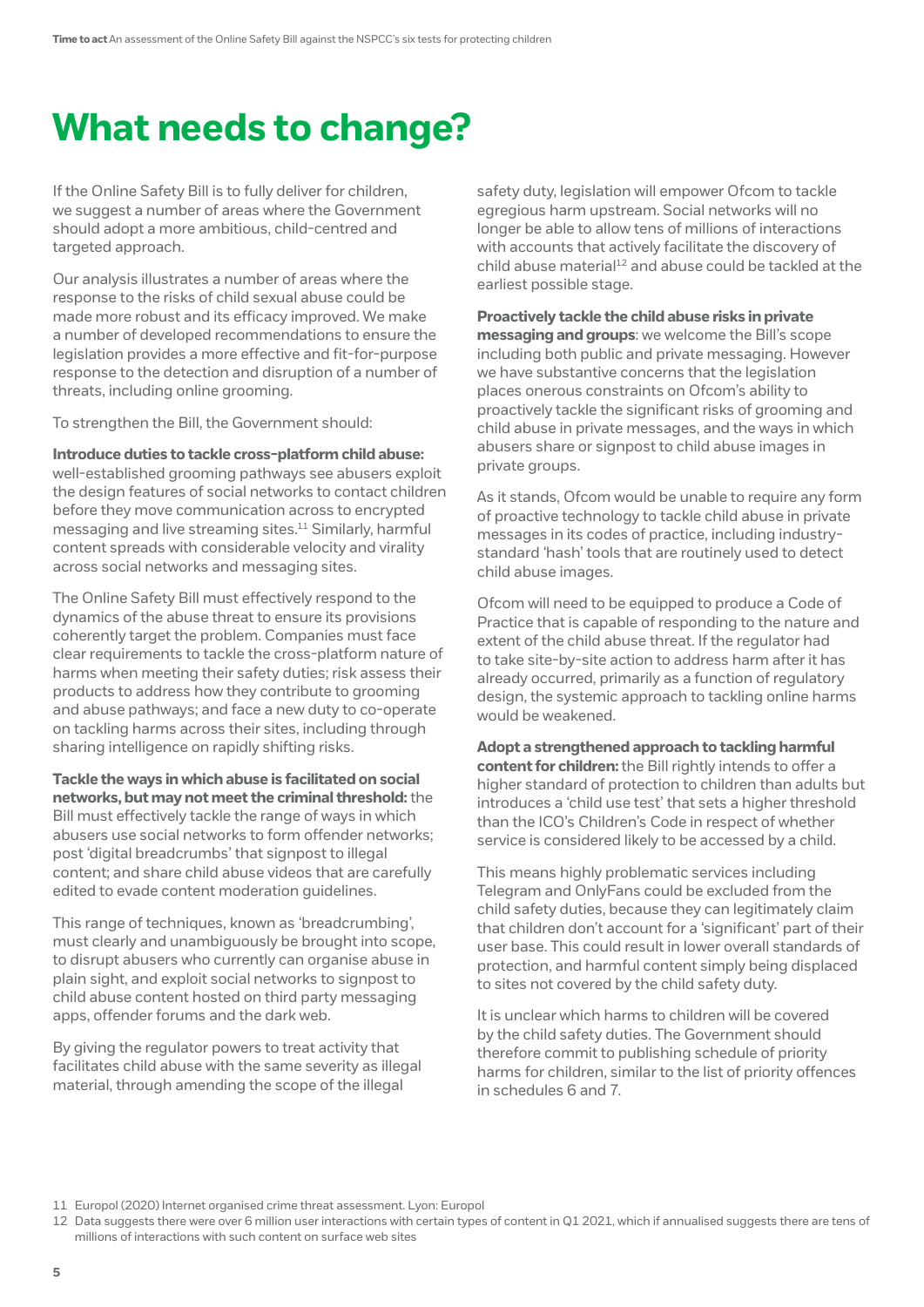<span id="page-5-0"></span>**Commit to a statutory user advocacy body for children:** 

the Bill should introduce a statutory user advocacy body representing the interests of children, funded by the industry levy. This is essential to create a level playing field: to ensure there is effective counterbalance to industry interventions, provide an early warning function of new and emerging harms, and to provide the regulator with credible and authoritative expertise, support, and challenge.

Legislation should draw more directly on what exists in other regulated sectors, from postal services to public transport, where funded user advocacy models ensure dedicated expertise that can intervene on behalf of users in regulatory decisions. As it stands, children – the most vulnerable of internet users, and clear and heightened risk of online sexual abuse – will receive less systemic advocacy than passengers on a bus or customers of a post office.

User advocacy is a crucial component of building effective regulatory regime and addressing the clear asymmetry with well-resourced regulated companies. **Take steps to hardwire the safety duties, and to deliver a 'culture of compliance' in regulated firms:** the Bill would benefit from a number of targeted improvements that would actively promote cultural change in companies and embed compliance with online safety regulations at 'C-suite' and in Board level decision-making.

Senior management liability should be extended to cover substantive product decisions, not simply a failure to cooperate with the regulator. Companies should be required to appoint a senior manager, at or reporting to Board level, who is personally liable for whether a platform meets its safety duties. As it stands, senior managers of wholly negligent companies could escape any personal liability so long as they co-operate with the regulator.

Companies should also face a broader set of compliance responsibilities, including the Joint Committee's recommendation that risk assessments should be approved at Board level. Companies should be subject to proactive information disclosure duties, placing the onus on regulated firms to flag substantive product changes.

# **Are our six tests for the Online Safety Bill being met?**

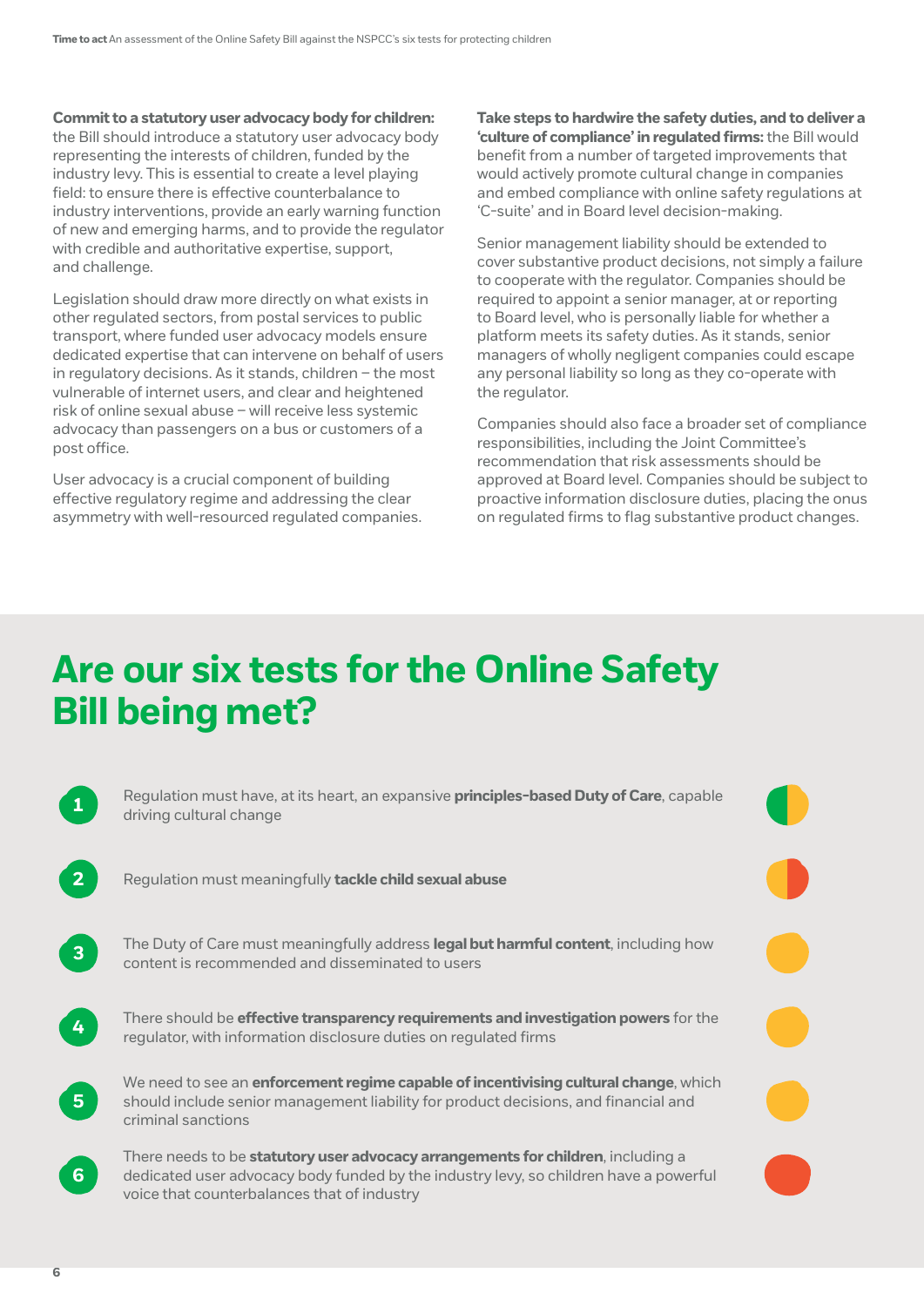# <span id="page-6-0"></span>**Test one: The Duty of Care**

The Online Safety Bill must deliver a well-designed, proportionate regulatory framework that results in the strongest possible protections to children. That means the adoption of a systemic approach to regulation, underpinned by a broad future proofed Duty of Care.

Against this test, we are broadly satisfied that the Government envisages a systemic approach. Compared to the draft Bill, the approach is more systemic, with significant strengthening of the risk assessment functions, including additional powers for the regulator to ensure the quality and sufficiency of company risk assessments.

However, we remain concerned about the Bill's overall complexity, and continue to assert that a simplified and strengthened Bill would deliver better outcomes for users, including children. Much will also depend on how Ofcom develops its regulatory scheme, including whether it is able to adopt a suitably agile and childcentred approach to increasingly complex harms.

# **Systemic approach to safety duties**

In the model outlined in the NSPCC's initial regulatory proposal,<sup>13</sup> and the original Duty of Care approach set out by Perrin and Woods,<sup>14</sup> platforms would be required to identify and act on any harms which present a reasonably foreseeable risk of adverse physical or psychological harm to children.

Companies would be required to understand the risks to individuals using their services, including those that result from how services are designed and run, and to put in place appropriate systems and processes to improve safety and monitor their effectiveness.

Although the Bill proposes a largely systemic approach, it does not propose an overarching general safety duty. Government also has largely rejected the Joint Committee's recommendations to simplify its structure. Instead, there remains three thematic duties of care, with duties applying in relation to illegal content (clauses 8 and 9); if likely to be accessed by children (clauses 10 and 11); and if large or high-risk services are likely to be accessed by adults (clauses 12 and 13).

For each duty, relevant platforms will have to identify risks and take proportionate steps to mitigate them ('safety duties'). Each differentiated duty is accompanied by underpinning obligations to perform a risk assessment.

We remain concerned that the Bill is highly complex, and that this presents unnecessary challenges. For example, contextual child sexual abuse (CSA) is not currently in scope of the Bill and this could weaken its response to tackling illegal harm (as explored in the next section). This stems largely from the decision to proceed with the distinction in the Bill's architecture between illegal and harmful forms of content.

We continue to believe that a simplified Bill would result in better outcomes for children, including through removing ambiguity, and creating a clearer steer for platforms to prioritise the safeguarding of children; supporting civil society groups advocating for users that have experienced harms; contributing towards effective scrutiny during parliamentary passage; and ultimately, through leading to more substantive compliance, enabling companies to more clearly understand their regulatory requirements and how best they should meet them.

### **Regulatory scope and the definition of harm**

The regulatory regime will be broad in scope, encompassing 'user to user' services, search engines, and services that host commercial pornography. 'User to user' services are defined as sites that host user generated content, and will be in scope if:

- they have a significant number of UK users;
- the UK is a target market for the service, OR;
- there are reasonable grounds to believe the service presents a material risk of significant harm to UK individuals.

All online services in scope will be required to tackle illegal content. If platforms are likely to be accessed by children (and have a significant number of child users), they will also be required to prevent children being exposed to harmful content.

Content must meet certain thresholds to be considered harmful and, therefore, in scope of the regulation. For illegal content, relevant offences will include child abuse and exploitation offences. A provisional list of relevant offences is contained in schedules 6 and 7.

<sup>13</sup> NSPCC (2019) Taming the Wild West: how to regulate social networks and keep children safe from abuse. London: NSPCC

<sup>14</sup> Perrin, W; Woods, L. (2019) Internet harm reduction: a proposal. Dunfermline: Carnegie UK Trust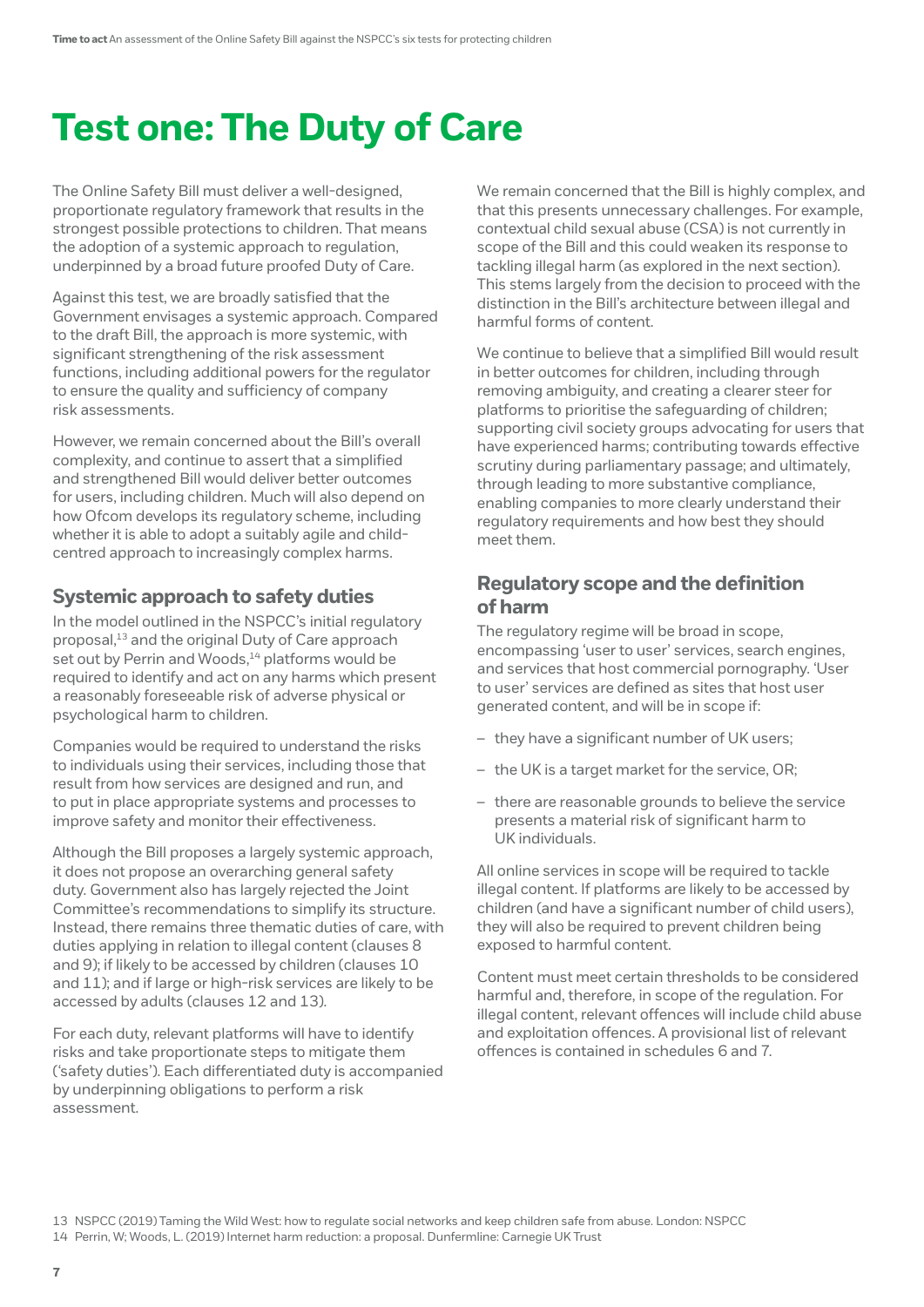Content will be considered harmful to children where it is designated as primary priority content; priority content; or is likely to cause material risk of significant harm to an 'appreciable' number of UK children. This appears to establish a higher threshold for intervention than the recently established Video Sharing Platform (VSP) regime, in which children should be protected from material that might 'impair the physical, mental or moral development of persons under the age of 18.'15

#### **An effective risk assessment process**

Risk assessments form an important part of the proposed regulatory framework and are a crucial part of realising a systemic approach.

We are pleased to see the Bill set out a strengthened and more coherent risk assessment process. At the heart of the regime, Ofcom will undertake risk registers and risk profiles for specific types of online services (clause 83). Companies must then use these to undertake their own risk assessment processes. This will be a significant undertaking and will inform much of the subsequent development of the regulatory scheme.

For each risk assessment, companies will need to assess the risks of existing services; carry out a further risk assessment, before making any significant changes to a product or service; and will need to keep risk assessments up-to-date, including when Ofcom makes any significant change to a risk profile. New products will need to be subject to a risk assessment before launch.

Risk assessments should cover the core characteristics of a service, which includes the user base, business model, governance and other relevant systems and processes. Platforms must also consider the impact of its functionality on the scale and extent of harms, including how design choices, use of algorithms and broad operation of its platform may contribute towards the spread of harm.

We welcome the regulator gaining new powers to ensure risk assessments are of sufficient quality, closing a potential moral hazard in the draft Bill that had required companies only to act on risks identified in their risk assessment, and which in turn provided a perverse incentive to overlook more problematic aspects of their services.

However, we recommend that the Bill should require companies to publish or share risk assessments with civil society organisations and proactively with the regulator. Current experience is that companies are unwilling to share risk assessments, even when requested to do so. Transparency will be vital to civil society groups looking to assess and identify any areas where a company may not be meeting its safety duties, and to make full and effective use of the proposed supercomplaints mechanism.

While understandable issues of commercial confidentiality may apply, and there are clear examples where it would not be appropriate nor desirable for any organisation other than the regulator to receive certain types of information, the absence of a requirement on companies to publish their risk assessment seems unnecessarily opaque. This may obstruct scrutiny of regulated companies, and of the broader functioning of the regime itself

We continue to see merit in the Joint Committee's recommendation that company risk assessments should be reported to and signed-off at Board level.<sup>17</sup> This represents a useful means to hardwire the safety duties into the decision-making of regulated companies; and if implemented effectively, could tackle the evident attention deficit in some social networks in respect of children's safety.

We also recommend that the Government commit to introducing an additional statutory Code of Practice covering harms against women and girls, in recognition of the highly gendered nature of online abuse and the disproportionate exposure of girls to online risk.

# **Securing Ofcom's role and its effectiveness**

The Bill is largely a framework piece of legislation, setting out a complex structure in which a range of secondary legislation, codes and guidance will sit.

Much of the regime will ultimately be determined by Ofcom, once primary legislation has been passed, and how it develops its risk profiles and codes of practice. The regime places a significant burden on Ofcom to ensure its risk profile is comprehensive and regularly updated, and that this translates into regularly refreshed codes and guidance.

17 Joint Committee on the Draft Online Safety Bill (2021) Draft Online Safety Bill: Report of Session 2021-22

<sup>15</sup> In the UK, Ofcom regulates Video Sharing Platforms, as a result of the Audiovisual Media Services Directive being transposed into UK law. Ofcom (2021) Guidance for video sharing platform providers on measures to protect users from harmful material. London: Ofcom

<sup>16</sup> For example, in autumn 2021 the NSPCC led a coalition of 60 global child protection organisations in asking Meta to share its impact assessments and data impact assess assessments relating to child harms, following the revelations made by the whistleblower Frances Haugen. Meta declined on the basis that 'DPIAs [are] living documents which are regularly updated, and therefore are reflective of a data processing activity at a particular point in time'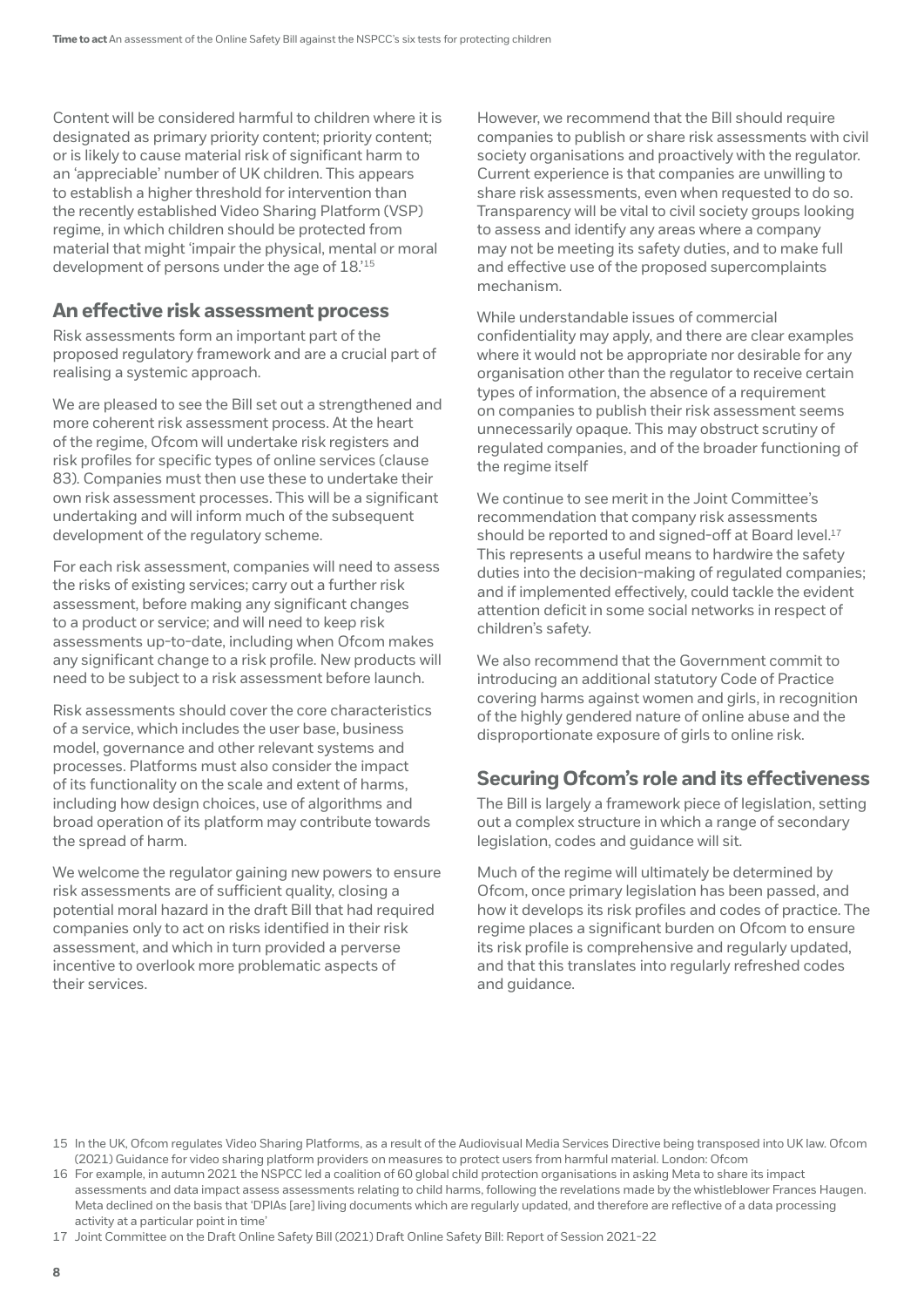Ofcom's ability to understand and proactively respond to highly agile and constantly evolving harms will be key. During the Bill's passage, we encourage Parliament to closely scrutinise Ofcom's approach to tackling child sexual abuse, and the effectiveness of its abilities and mechanisms to capture rapidly evolving harm.

The success of the regime's systemic risk assessment process will be underpinned by, and significantly reliant on, the regulator's ability to rapidly and effectively identify new and emerging harms. In this context, the need for highly effective early warning functions will be key, and the absence of well-defined user advocacy mechanisms in the legislation seems palpable (see test six.)

If Ofcom is unable to rapidly identify new and emerging harms, the resulting delays could mean entire regulatory cycles where harms are not captured in risk profiles or company risk assessments, and an inevitable lag between harms being identified and companies being required to act on them.

During the set-up of the regime, Ofcom will need to establish a significant number of codes – nine are required by statute alone. It therefore becomes appreciably important that Ofcom has the resources and expertise available to complete this exercise effectively; that its independence is protected throughout; and that there are appropriate user advocacy mechanisms established by this stage, to provide effective counterbalance to industry attempts to influence or skew the evidence-base, including through a range of direct and indirect means 18

### **Ensuring the regime is future-proofed**

Ofcom will be regulating a sector characterised by rapid technological and market change, and it is therefore crucial the regulator has the necessary powers and resources to ensure it can respond to rapidly changing user threats. Analysis undertaken by Carnegie UK suggests that new technologies such as metaverse will be captured by the regulatory regime.<sup>19</sup> We encourage the Government to clarify this is the case, although we are concerned that the reliance upon a set list of illegal harms and lists of harmful content may prove problematic, and unable to capture and respond highly agile and evolving risk profiles quickly.20

Although Ofcom will be able to recommend new categories of content harmful to children, this will be a lengthy process that ultimately requires secondary legislation. In order to respond to the agile and novel type harms likely to emerge on increasingly immersive technologies, there is a compelling case for the regulator to be able to be move more swiftly to amend the scope of its regime,<sup>21</sup> and to ensure regulation works effectively on behalf of service users.

We also remain concerned about the significant powers being made available to the Secretary of State to influence the regulatory regime. These powers present the risk of future interference in ways that could be detrimental to children. For example, it creates an obvious route for regulated companies to lobby future governments to water down more burdensome parts of their requirements.<sup>22</sup>

- 18 For a discussion on how tech firms have sought to distort evidence-based understandings of online harms and use third parties to promote their arguments, including academics and NGOs, see for example Abdalla, A; and Abdalla, M (2021) The Grey Hoodie Project: Big Tobacco, Big Tech and the threat to academic integrity. Preprint. Cambridge, MA: Harvard; Toronto, ON: University of Toronto
- 19 Perrin, W; Woods, L (2022) Regulating the future: the Online Safety Bill and the metaverse. Dunfermline: Carnegie UK Trust
- 20 The NSPCC plans further research to understand the potential impact of the metaverse on risks to children, including the ways in which abuse may be perpetrated by victims and experienced by abusers. The experiential nature of the metaverse may present a broad range of implications, including whether existing criminal offences adequately capture the nature of sexual offences on immersive platforms. There is a compelling basis to suggest changes to criminal laws may need to be amended to reflect these new and emergent harms
- 21 As set out in Carnegie UK Trust's initial analysis of the legislation, published in March 2022
- 22 We are particularly concerned by the powers available to the Secretary of State to issue a Statement of Strategic Priorities (clause 143) and to amend a Code of Practice for reasons of public policy (clause 40.)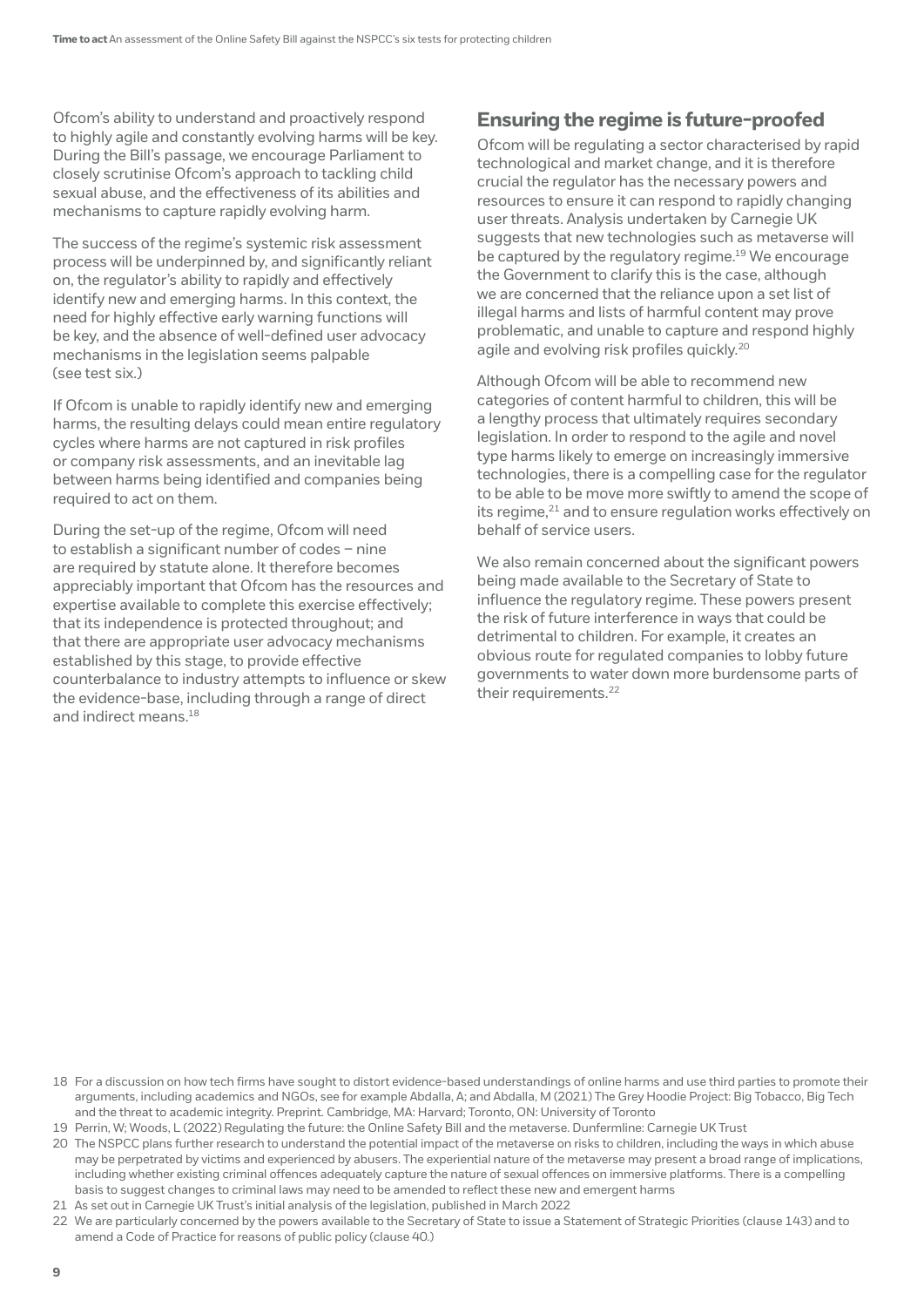# <span id="page-9-0"></span>**Test two: Tackling online child abuse**

The Online Safety Bill will be judged by how effectively it protects children from online child abuse risks that continue to grow in their scale and complexity, but which are inherently preventable.

The Bill has a clear emphasis on tackling online sexual abuse, with all regulated services subject to a safety duty covering illegal content (clause 9). While the legislation sets out a largely coherent and systemic regime, we recommend the Bill is strengthened to ensure it more effectively responds to, and its provisions are commensurate against, the true scale and dynamics of the child abuse threat.

In particular, the Government should strengthen the legislation to unambiguously address the range of ways in which online abuse is actively facilitated on regulated services, and ensure it more effectively maps onto the dimensions of the abuse threat. This includes the ways offenders use social networks to actively facilitate and organise abuse at scale.

We set out ways the Bill should go further to tackle grooming: as it stands, established grooming pathways may not be adequately tackled; the grooming risks in private messaging may not be effectively addressed; and some forms of otherwise preventable harm seem likely to fall out of scope. By strengthening the legislation its overall impact will be significantly sharpened, and the legislation will provide a suitably coherent upstream response to the detection and disruption of online CSA.

# **Building an effective child abuse response**

The Bill introduces an illegal content safety duty, which will require all online services to use proportionate systems and processes to effectively mitigate and manage the risk of harm to individuals from illegal content; and to minimise the presence of priority illegal content and the length of time for which it is present.

Online services will need to complete an illegal content risk assessment, and to comply with codes of practice covering illegal content and online CSA. Companies will need to set out how they protect users from illegal content in their terms of service; and must specify which if any proactive technology they use to comply with the safety duties.

We welcome the Bill's provision that regulated services must report relevant UK offences to either the National Crime Agency or another body under an alternative reporting regime. In practice, the majority of child abuse reports will continue to be routed through the National Center for Missing and Exploited Children, based in the United States; but this closes off a technical loophole in which UK-based sites such as OnlyFans faced only voluntary reporting requirements.

# **Effectively addressing cross-platform risk**

The Bill must adequately and unambiguously respond to the cross-platform nature of child abuse risks.<sup>23</sup> The Bill should be strengthened to ensure regulation can be effective in tackling both well-established grooming pathways and new and emerging child abuse harms.

Child abuse is rarely siloed on a single platform or app. For example, abusers will look to exploit the design features of social networks to make effortless contact with children, before the process of coercion and control over them is migrated to encrypted messaging or live streaming apps.<sup>24</sup> An abuser may be playing video games with a child while actively grooming them on an ancillary chat platform, such as Discord.25

An effective regulatory regime will require a more systematic response to cross platform abuse pathways. No one online service can assemble every piece of the jigsaw. Platforms have already demonstrated this is achievable, albeit primarily through targeted and largely content focused initiatives.26

In order to ensure that regulation effectively responds to the dynamics of the child abuse threat, the illegal content and child safety duties must apply on a cross-platform basis. Online services should have a clear duty to cooperate on the cross-platform nature of child abuse risks, and to risk assess accordingly.

There should be clear obligations on platforms to share threat assessments, develop proportionate mechanisms to share offender intelligence, and create 'rapid response' arrangements to ensure platforms develop a coherent systematic approach to new and emerging threats.

<sup>23</sup> Cross-platform risks have also been highlighted by industry. For example, Meta's response to the Joint Committee highlighted a range of harms that are organised on smaller platforms before being migrated onto its services

<sup>24</sup> Europol (2020) Internet organised crime threat assessment. The Hague: Europol.

<sup>25</sup> Helm, B (2020) Sex, lies and videogames: inside Roblox's war on porn. New York City: Fast Company

<sup>26</sup> For example the hash lists for terrorism content overseeing by the Global Internet Forum to Counter Terrorism (GIFCT)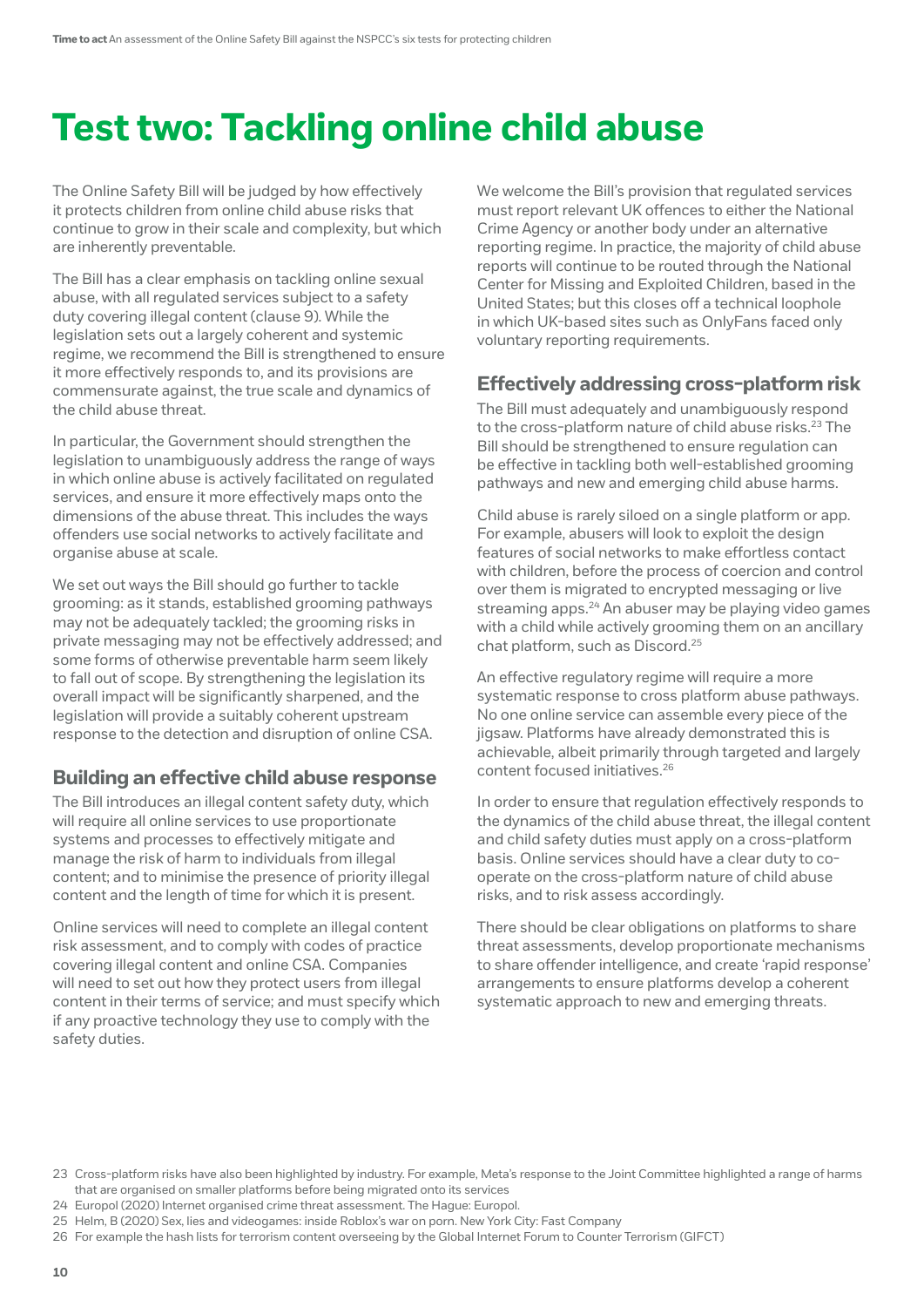At present, the legislation is unclear about the requirements to consider cross-platform risks. For example, the risk assessment process for illegal content refers to content encountered by 'means' of the service, and how platform functionality may contribute towards illegal content being disseminated, but doesn't specify whether this relates only to content encountered on the site or elsewhere.

It has been suggested that Ofcom could require platforms to take action to address cross-platform risks, if this is identified as a concern through its risk profile. Clause 83 enables Ofcom to identify characteristics of services that are relevant to how harms are produced, but because the risk profiles focus solely on the *characteristics* of sites, and not the *dynamics of the risks* themselves, we remain concerned whether these provisions would adequately capture the appreciably cross-platform nature of some types of child sexual abuse, for example grooming pathways.<sup>27</sup>

If the extent of cross-platform parameters is not adequately captured in primary legislation, this may place a number of constraints upon the regime.

Firstly, it seems highly unlikely that Ofcom would have the legal or risk appetite to interpret its remit to deliver more ambitious or comprehensive cross-platform risk mitigations when these could potentially be challengeable in court.

Secondly, legal advice suggests that cross-platform co-operation is likely to be significantly impeded unless there is a clear statutory basis to enable or require collaboration that might otherwise be impeded by the interplay with competition laws, or because companies to hide behind such risks to avoid taking more robust action<sup>28</sup>

Clause 97 provides a clear statutory basis for Ofcom to co-operate and disclose information with overseas regulators for the purpose of regulation and investigations. Logic suggests that a similar statutory basis is needed for platforms to have the confidence and reassurance to create sharing mechanisms, without fear of being in breach of competition law.

### **Cross-platform risks, new technology and the Digital Markets Act**

New and emerging technologies are likely to produce an intensification of cross-platform risks in the years ahead. We are particularly concerned about the child abuse impacts in **immersive VR and AR environments, including the metaverse**. A number of high-risk immersive products are already designed to be platform-agnostic, meaning that in-product communication can take place between users across multiple products and environments.

There is a growing expectation that the metaverse will be rolled out along such lines, with an incentive for companies to design products in this way in the hope it will blunt the ability of governments to pursue user safety or antitrust objectives.

Separately, regulatory measures being developed in the EU, but which are highly likely to impact service users in the UK, could result in significant unintended safety consequences, unless these are addressed by corresponding mitigations in the Online Safety Bill.

The **interoperability provisions in the Digital Markets Act**, while strongly beneficial through a competition lens, will allow communication between users of multiple platforms. Without appropriate safety mitigations in place, this could provide new means for abusers to contact children across multiple platforms; significantly increase the overall profile of cross platform risks; and actively frustrate a broad number of current online safety responses.

For example, companies may no longer be able to use metadata to detect suspicious patterns of grooming behaviour; or they might be able to successfully argue that it is disproportionate to expect them to significantly rework their current threat detection capabilities.

In the absence of any explicit requirement to risk assess and reasonably mitigate cross-platform harms, including harms which may transfer across multiple products either sequentially or simultaneously, these provisions could result in significant unintended consequences, unless necessary mitigations are adopted in the Bill.

<sup>27</sup> It has also been suggested Ofcom could use its information gathering powers to inform the development of its risk profiles, but it is unclear what types of information it would be seeking

<sup>28</sup> Legal opinion provided to the NSPCC by Herbert Smith Freehills (HSF). NSPCC thanks HSF for their analysis, although the views expressed here are the NSPCC's own.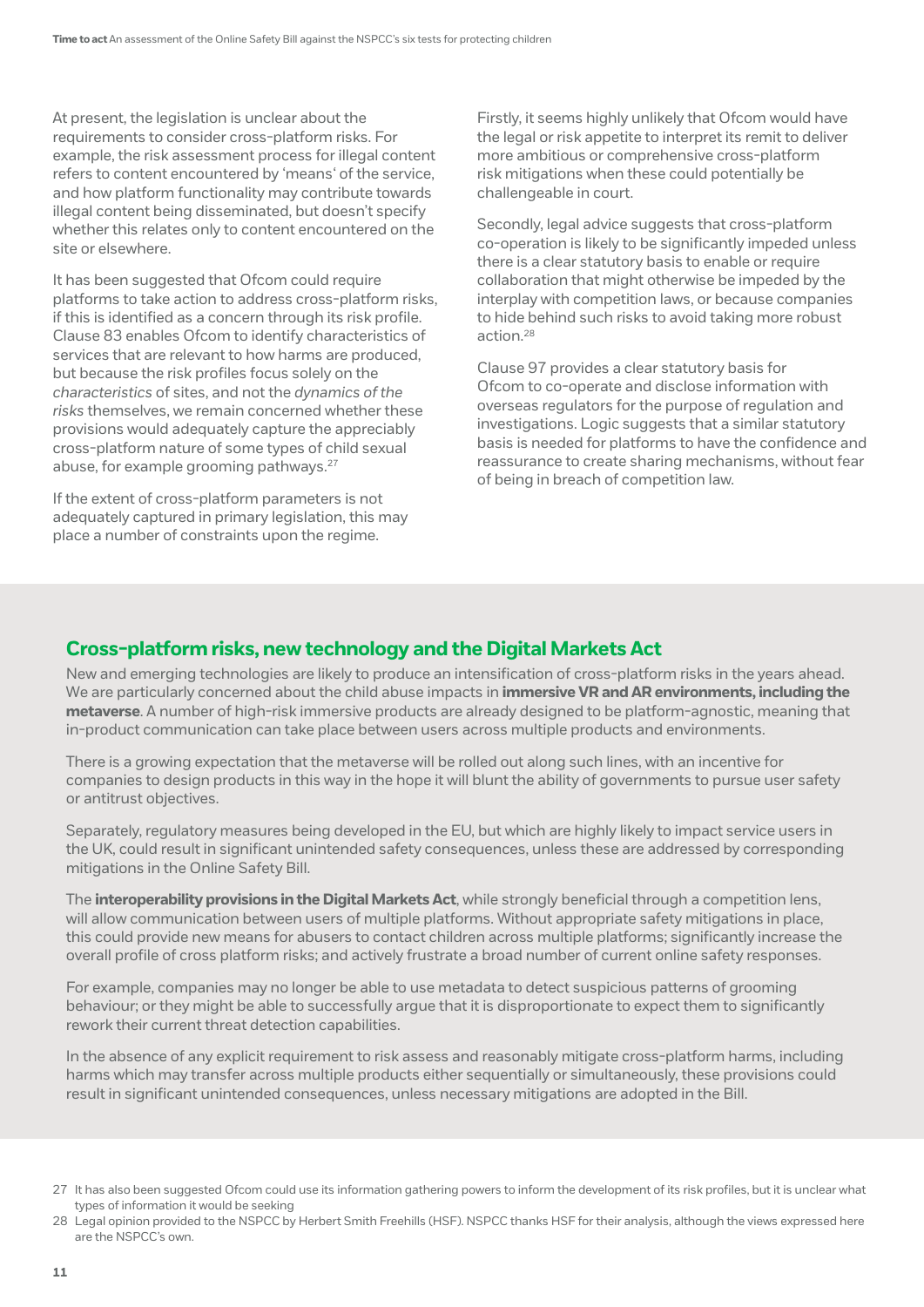### **Material that directly facilitates online sexual abuse**

We have significant concerns that the Bill does not address content that directly facilitates online abuse, and it needs to clearly target the range of ways in which offenders use social networks to perpetuate harm.

Unless these techniques, often referred to as 'breadcrumbing' or contextual CSA, are explicitly brought into the Bill, tens of millions of interactions with child abuse material could potentially fall outside of regulatory scope.29

Up to now, many online services have been reluctant to shift from a clear but arguably reductionist consensus on the definition and dimensions of the child abuse problem. For the purposes of content moderation, most platforms have adopted an approach where they focus on clearly illegal child abuse material, because it is seen by them to objectively meet a concrete (and therefore easily enforceable) definition.30

However, there is a compelling case this approach does not go far enough. Unless regulated companies are made to more effectively tackle the broader ways in which abusers use their services to facilitate abuse, a crucial opportunity to detect and disrupt online abuse will be lost.

At present, abusers use a range of techniques to facilitate abuse on social networks. Abusers produce abuse material that may not meet the current criminal threshold, but which can facilitate access to illegal images; act as 'digital breadcrumbs' that allow abusers to identify and form networks with each other; and allow children to be actively re-victimised through the sharing and viewing of carefully edited abuse sequences.

In some cases, these are deliberately used by abusers because they anticipate such images won't be proactively removed by the host site.<sup>31</sup>

There is growing evidence about the harm caused by so-called 'tribute sites', in which offenders create online profiles that misappropriate the identities of known survivors. These fraudulent accounts, which typically adopt survivors' names and feature non-harmful

imagery at the account or profile level, are then used by offender communities to connect with like-minded perpetrators, primarily to exchange contact information, form offender networks, and signpost to child abuse material on the dark web.

In Q1 2021, there were 6 million user interactions with content referencing known survivors or commercial websites.32

There is also growing evidence that abusers are using private groups on Facebook to build offender groups and signpost to child abuse hosted on third party sites. These sites are thinly veiled in their intentions: for example, groups that ostensibly have an interest in children celebrating their 8th, 9th, or 10th birthdays.<sup>33</sup> Recent analysis suggests that Facebook's algorithms recommend are ruthlessly effective at recommending similar sites, through determining the common characteristic of interest (a sexual interest in children.) This even includes recommending similar groups in multiple other languages.34

Recent whistle-blower disclosures have alleged that Meta management are aware of the child abuse problems in Facebook Groups but have failed to develop a coherent response, a situation that is unlikely to change without legislation.35 Meanwhile, Meta continues to decline to act on Facebook Groups where child abuse content is being directly facilitated: despite being notified of the groups, analysis conducted by Professor Lara Putnam suggests that groups comprising over 50,000 members have still not been removed by the platform.<sup>36</sup>

Other novel ways of signposting to abuse material, including through QR codes, are now also starting to emerge – emphasising the need for a systemic and overarching harm-based approach.

Therefore it is paramount that 'breadcrumbing' is effectively tackled by the Bill. As it stands, companies will not be required to address the risk of their services being used to directly facilitate the discovery of child abuse material, as part of either their illegal content or child safety duties, in part because of how the Bill has been drafted to wholly differentiate between illegal and harmful activity.

32 WeProtect data generated by Crisp Consulting

34 Based on subsequent discussions with Prof Lara Putnam at the University of Pittsburgh

36 Based on analysis conducted by Professor Lara Putnam on 9 April 2022 and posted to Twitter

<sup>29</sup> Annualised data based on interactions with such content in Q1, WeProtect Global Threat Assessment 2021. London: WeProtect

<sup>30</sup> According to Evelyn Douek, there is a consensus among industry that the 'desirability and definition of child sexual abuse material is quite properly well settled'that continual re-evaluation of the child abuse threat is not necessary. However, the definitional parameters are far from settled -for example, the Budapest Convention defines fabricated images has legal, but US legal parameters do not, issue which is likely to become more pressing with technological change. Douek, E (2020) The rise of content cartels: using transparency and accountability in industrywide content removal decisions. New York City: Knight First Amendment Institute:, Columbia University

<sup>31</sup> Canadian Centre for Child Protection (2019) How we are failing children: changing the paradigm. Winnipeg: C3P

<sup>33</sup> Putnam, L (2022) Facebook Has a Child Predation Problem. New York City: Wired. Article published 13 March 2022

<sup>35</sup> Anonymous whistleblower disclosures made to the Securities and Exchange Commission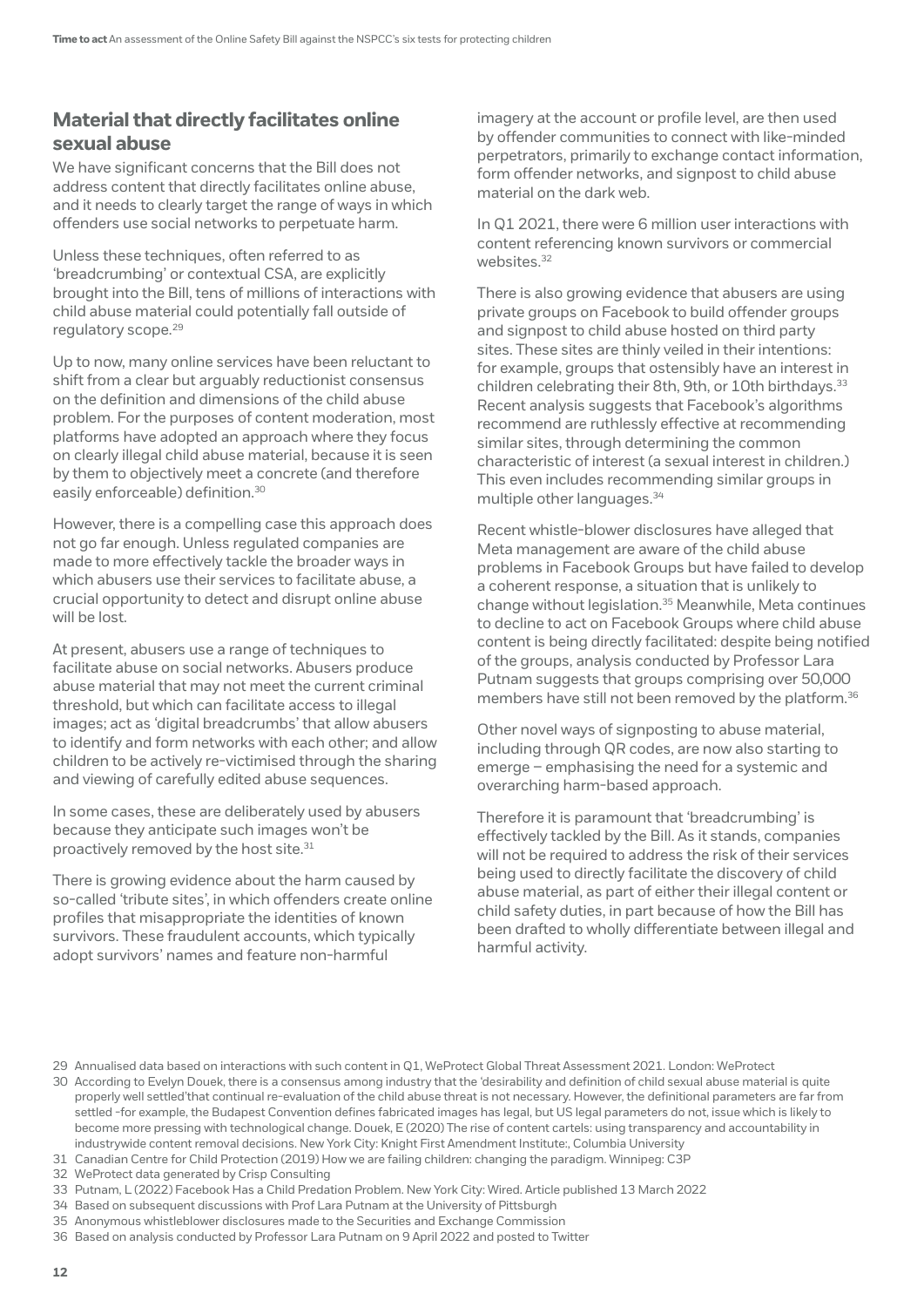Given the clearly egregious nature of such material, and its direct contribution to driving illegal activity, we recommend that the scope of the illegal safety duty is amended, granting the regulator powers to require that companies address contextual CSA within a single coherent upstream framework.

Alternatively, the Government could signal that contextual CSA will be designated a primary priority harm, with Ofcom able to set out appropriate regulatory measures in its subsequent codes of practice.<sup>37</sup>

#### **Child abuse risks in private messaging and groups**

We strongly welcome the Government's decision to include both public and private messaging in the scope of the Bill. The Online Safety Bill will not succeed unless its scope includes product features and design choices that pose the greatest risk for children.

While we recognise the need for the risks of private messaging to be addressed in a proportionate way, with appropriate safeguards in place, the Bill contains new restrictions on Ofcom's ability to require companies to use technologies to detect and disrupt grooming and child abuse.

Recent data from the Office for National Statistics (ONS) shows that private messaging plays a central role in contacts between children and people they have not met offline before. When children are contacted by someone they don't know, in nearly three quarters (74%) of cases, this contact initially takes place by private message.<sup>38</sup>

Some 12 million of the 18.4 million child sexual abuse reports made by Facebook worldwide in 2019 related to content shared on private channels.39

We have also seen evidence to suggest that private and secret Facebook groups are being used for organising and the distribution of child sexual abuse material.<sup>40</sup>

Schedule 4 of the Bill would prevent the regulator from building into its codes of practice *any* requirement to use proactive technology to detect abuse in private messages. This would likely restrict Ofcom from being able to include in codes of practice tools already widely used by most online services. Our working assumption is that this would prevent the inclusion of hash matching technology (including industry-standard products such as Photo DNA used to detect known child abuse); visual and text based classifiers that are widely used to detect grooming and newly produced images (including selfgenerated images); and metadata analysis to detect grooming and other forms of illegal behaviour.

In effect, this could significantly restrict the regulator's ability to draw upon many of the standard approaches already used by companies. It raises significant questions about Ofcom could realistically produce a Code of Practice that is capable of responding to the nature and extent of the online child abuse threat.

We recognise that Ofcom has been given stronger powers to require companies to use automated technologies to detect child abuse content, on both public and private parts of its service, through the use of a 'CSEA warning notice.' This is an important means to address high risk design features, and to provide backstop powers which will enable the regulatory regime to become more future-proof.

However, the regulator would only be able to use these powers where it assesses that child abuse is already prevalent – in other words, where significant harm has already occurred. This seems to run entirely contrary to the proactive and upstream emphasis on harm reduction proposed elsewhere in the legislation.

It also raises significant questions about the efficacy of requiring Ofcom to potentially take action against a large number of sites through the CSEA warning notice route, primarily because it is unable to do so at an earlier and more optimal point in the regime.

If the regulator is unable to sufficiently proactively tackle online grooming, the impact will be disproportionately felt by girls. NSPCC data shows that an overwhelming majority of grooming offences target girls, who are victims in 83% of sexual communication with a child offences (where this data is recorded.) Data suggests that girls aged 12-15 are most likely to be victims of online grooming.41

40 See above

<sup>37</sup> However, the bifurcated approach to harmful safety duties presents challenges in implementing this approach

<sup>38</sup> Office for National Statistics (2021) Children's online behaviour in England and Wales: year ending 2020. Newport: ONS

<sup>39</sup> figures from the National Center for Missing and Exploited Children

<sup>41</sup> NSPCC Freedom of Information request to police forces in England and Wales, August 2021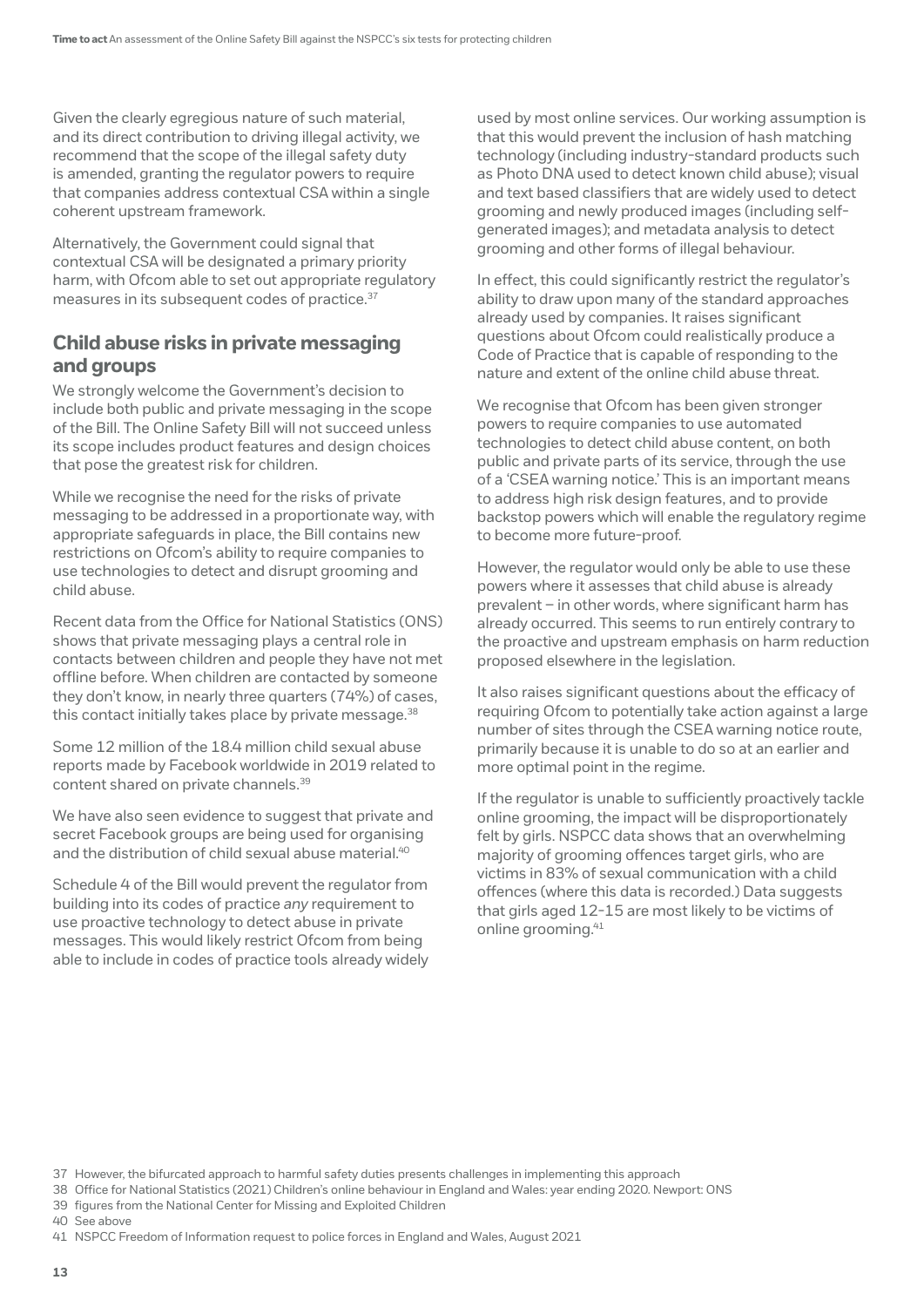### **Tackling high-risk design choices**

We welcome the regulator being given strengthened and simplified powers to respond to high-risk design choices, through being able to compel a regulated service to use approved automated technologies to detect child abuse content.

Companies may look to press ahead with a number of high-risk product choices before regulation comes into force: for example, Meta is proposing to rollout of endto-end encryption across its Messenger and Instagram messaging and video chat products but has yet to commit to adequate child safety mitigations.42

Separately, Twitter is actively developing a decentralised operating standard, which would effectively 'engineer away' the ability to perform content moderation (and in turn comply with much of the regulatory regime. $)^{43}$ 

We support of simplified CSEA warning notices in such instances, where there is a reasonable assessment that the associated risk profile has been insufficiently addressed. These represent a highly targeted, evidencebased, and proportionate response to significant safeguarding issues, but also provide a process through which the impact on a range of fundamental rights can be appropriately balanced.

#### **Tackling online abuse on aural platforms**

Tech companies are actively developing in new aural communication-based features, which are likely to be a continued area of growth and innovation.<sup>44</sup> The Bill legitimately excludes one-to-one aural communications, such as phone calls or FaceTime, from any form of proactive monitoring requirements. This is the right balance to protect user privacy and it should be retained.

However, we would encourage companies to be required to consider how one-to-one aural communications, where these are offered within a broader set of functionalities, could contribute towards increased child abuse risks.

We therefore recommend that companies are required to consider such services as part of their risk assessment duties (while ensuring the functions themselves are otherwise out of scope.) Unless companies are required to consider the interplay of all design choices and functionalities they provide, this presents an inevitable risk that potential grooming pathways may be missed – and that abuse vectors may shift towards parts of embedded services that are considered more readily exploitable for the purposes of abuse.

<sup>42</sup> In March 2022, Meta published a White Paper setting out a range of mitigations that the NSPCC considers to be wholly ineffective, for example relying on larger numbers of children to report their own grooming. Meta (2022) Meta's approach to safer private messaging on Messenger and Instagram Direct Messaging. Menlo Park, CA: Meta

<sup>43</sup> Twitter has established its Blue Sky division to develop a decentralised social network standard. The unit is headed up by a cryptography specialist.

<sup>44</sup> Spectrum Labs (2022) The increasing use of audio: moderating audio and voice on your platform, a white paper.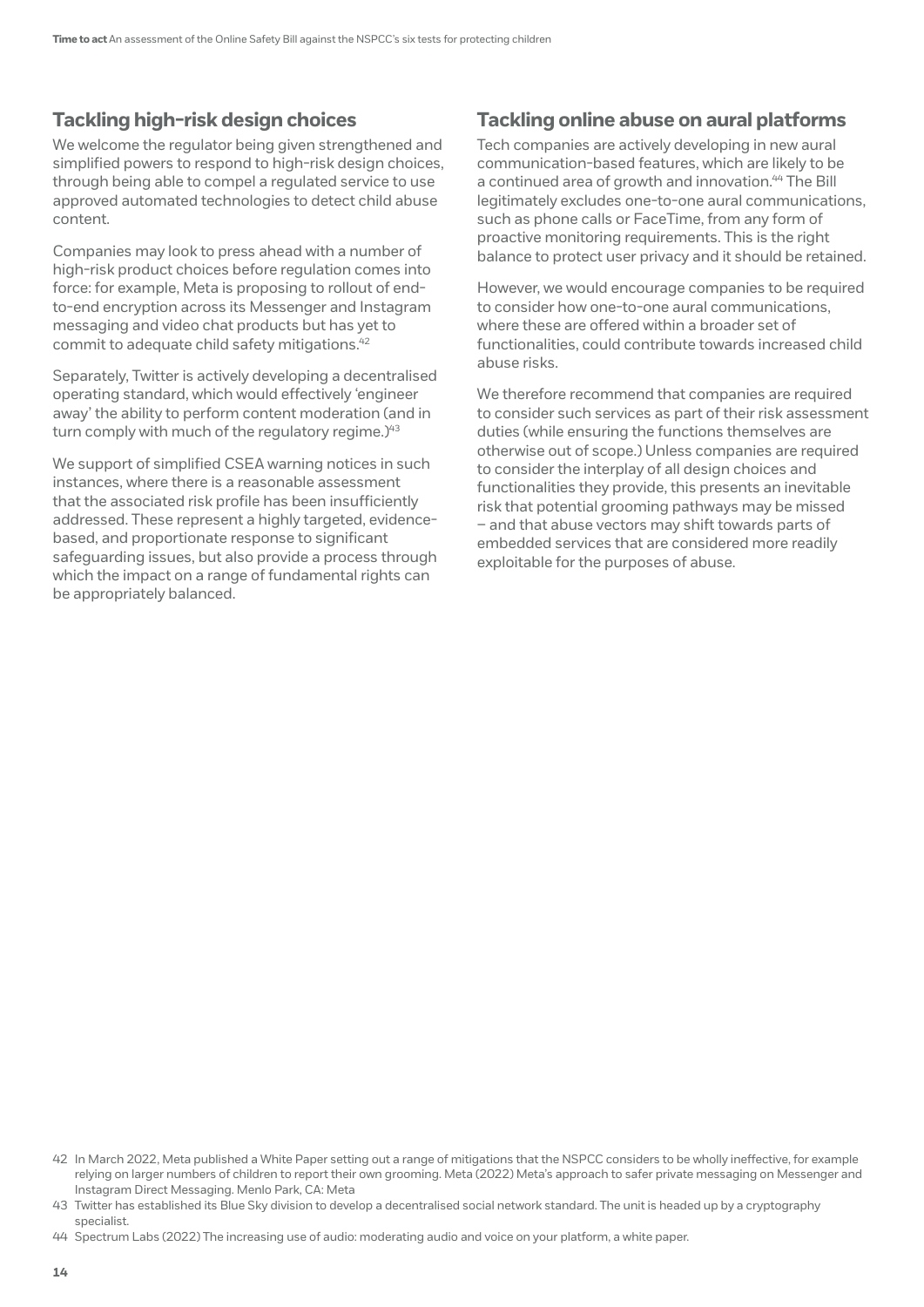# <span id="page-14-0"></span>**Test three: tackling legal but harmful content**

The Online Safety Bill must tackle clearly inappropriate and potentially harmful content. At present, children are regularly exposed to

- harmful age-inappropriate content, including pornography;
- targeted harassment and bullying;
- the distribution of intimate images that do not meet the threshold to be considered a child abuse image, but which still presents considerable cause for distress; and
- material that promotes or glorifies suicide and selfharm, which most major sites prohibit but often fail to moderate effectively.

The most serious legal harms continue to affect children at scale, and in response to rapid technological and market changes, new harms may quickly emerge, and the impact of substantive threats may rapidly increase.

The Bill aims to offer a higher standard protection to children than adults, and in some areas has been significantly bolstered. For example, the Bill now includes duties on commercial pornography platforms to prevent children from using their services.

However, substantive questions remain about how effectively the Bill will offer universal protection to children. We are particularly concerned about the children's access assessment, which imposes a higher threshold than the ICO's Children's Code in respect of whether a service is likely to be accessed by a child.

The resulting 'child use test' may result in lower standards of protection, with a number of problematic services such as OnlyFans and Telegram likely out of scope, and the risk that harmful content is not tackled but rather displaced to other sites.

### **Achieving a higher standard of protection for children**

The Bill requires all regulated services likely to be accessed by children to take proportionate measures to prevent them being exposed to harmful content.

The Government will set out a list of primary legal but harmful risks in secondary legislation. While the Bill sets out a this of priority criminal content, both primary priority content and priority content for children will be introduced at a later stage.

As the Carnegie UK Trust rightly notes these areas are critical for user groups seeking to understand if and how Bill will protect them in future, as well as the companies that might have to manage them.<sup>45</sup> As the Government has decided to list harms in the Bill, we recommend that proposed categories of primary priority content harmful to children should be set out as soon as possible.

Platforms likely to be accessed by children will have to conduct regular child safety risk assessments, use proportionate systems and processes to prevent children's exposure to harmful content, and processes in place to monitor their effectiveness.

As part of the risk assessment process, platforms will be required to assess the risk of harms against different age groups. As part of a tightened systemic approach, companies will be expected to take account of the harms identified in Ofcom's risk profile, and comply with measures set out in codes of practice.

Companies will only have to mitigate risks that either designated as primary priority content, priority content or have been identified in the most recent child risk assessment. Where a regulated service identifies new forms of harmful content (non-designated content), these must be addressed through the risk assessment. The company must also notify Ofcom such that, as appropriate, it can reflect this in any future refresh of its risk profile. We continue to assert that companies should be required to tackle reasonably foreseeable harms, not just those captured in their most recent risk assessments. Furthermore, regulated sites should be expected to update their risk assessments regularly (not simply 'keep them up to date'); and Ofcom will need to regularly refresh their own risk profiles, to ensure these reflect new and highly agile harm dynamics.

In order to ensure Ofcom has corresponding agility to understand rapidly shifting risk factors, there is an appreciable need for additional early warning capacity to be built into the regime, including through the provision of user advocacy mechanisms with the capacity to identify new and emerging harms.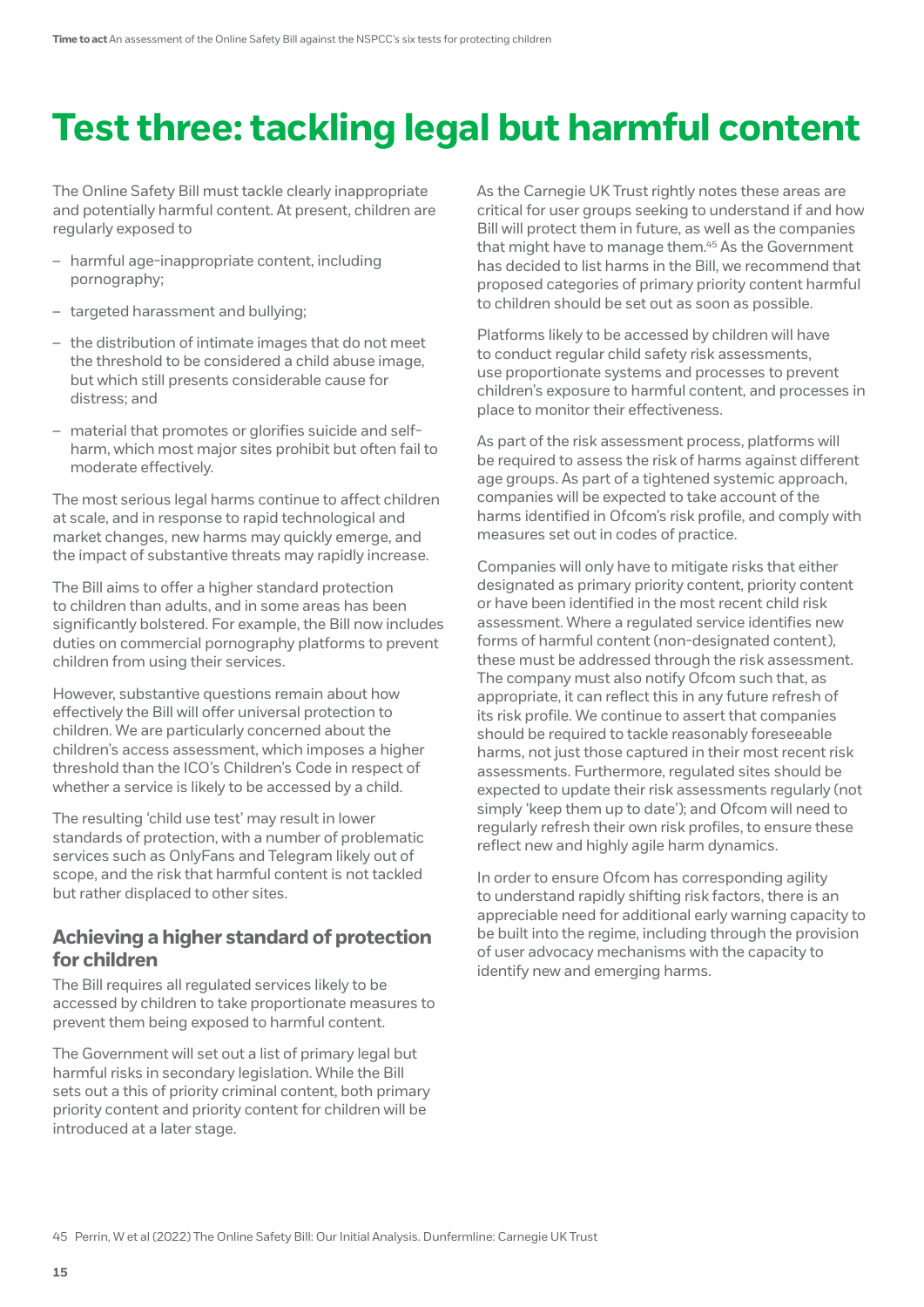# **Differential protections and the children's access assessment**

We have significant concerns that the draft legislation introduces a 'child use test', which sets a higher threshold than the ICO's Children's Code in respect of whether a service is likely to be accessed by a child.

This may result in lower standards of protection, and in conjunction with the Bill's failure to adequately tackle cross-platform risks, is likely to result in significant amounts of harmful content simply being displaced to other sites.

Clause 31 requires companies to conduct a 'children's access assessment', and in order for a service to be in scope, that a 'child user condition' must be met. Under the clause, a service is only considered as being 'likely to be accessed by children' if there are a significant number of children who use it, or the service or any part of it is likely to attract a significant number of child users.

The definition of 'significant' is not adequately set out, but this raises the possibility that many smaller or specialist sites could be excluded from this part of the legislation, and that the Bill's drafting could result in highly problematic services including Telegram and OnlyFans potentially being excluded from regulatory scope.

Platforms could legitimately argue either that their predominant user base is adults, or that even a substantive minority of child users nevertheless falls below the qualifying threshold set.

Although the final Bill gives Ofcom the power to determine that a service is likely to be accessed by children, there is a clear moral hazard for platforms to wait until they are 'picked off' one by one by the regulator, with platforms being able to offset any enforcement penalties against the financial commercial benefits of being able to postpone compliance.

There are legitimate questions about whether Ofcom will have the bandwidth and resources to proceed with multiple cases, or to do so quickly.

New platforms can often grow they user base rapidly and in some cases exponentially. We therefore have concerns that the children's access assessment must only be undertaken at least every 12 months. This presents a legitimate risk that with the 'child use test' in place, the Bill's drafting will fail to capture harms on the fastestgrowing platforms or those that reposition their user base, and there is at best an in-built lag in the regime.

### **Delivering appropriate responses to harm**

Under the Bill, content will be considered harmful to children where it is designated as primary priority content; priority content; or is likely to cause material risk of significant harm to an appreciable number of UK children.

These thresholds are comparatively higher than those set out in the Video Sharing Platform Regulations, in respect of protecting children from any content that might impair their mental, physical or emotional development.

Similarly, we have concerns that the quantitative threshold of an 'appreciable' number of children could result in the Bill offering weaker protections to small groups of children, and to children who may be subject to significant harm but where it is challenging, timeconsuming or there are methodological barriers to being able to quantify it.

This could potentially affect children who experience targeted abuse, for example to exploit a physical or mental disability; children with particular vulnerabilities; LGBTQ+ children; and children in child abuse image sequences which do not meet the criminal threshold, but whose images are circulated at scale and who can experience pronounced trauma and re-victimisation.<sup>46</sup>

### **Developing effective age assurance**

The legislation will require companies in scope to introduce age assurance technologies, in order to determine whether a user is a child and therefore requires the additional regulatory protections set out the regime.

The Bill envisages that age assurance will be a primary means for companies to discharge their child safety duties. Clause 11(3) sets out that companies will be required to use age assurance techniques that are proportionate to the nature of harm, which in respect of certain forms of primary priority content may necessitate age verification, but for other harms may be achieved through other less invasive forms of age assurance.

Although we understand Ofcom will have powers to set guidance on age assurance measures, it remains unclear whether such guidance will be legally binding, and what standards and thresholds are likely to apply.

There remains considerable merit in the Bill requiring of harm to produce a Code of Practice on age assurance technologies,<sup>47</sup> and in Ofcom and Government providing further information during parliamentary passage on how it envisages age assurance being used to deliver its legislative and regulatory objectives.

47 the NSPCC supports Baroness Kidron's Private Members Bill on age assurance standards

<sup>46</sup> For example, a survey of child abuse survivors conducted by the Canadian Centre for Child Protection found that a significant minority of respondents reported having been identified by someone who had seen images or videos of their abuse, and nearly 70% of respondents believe worried about this happening to them.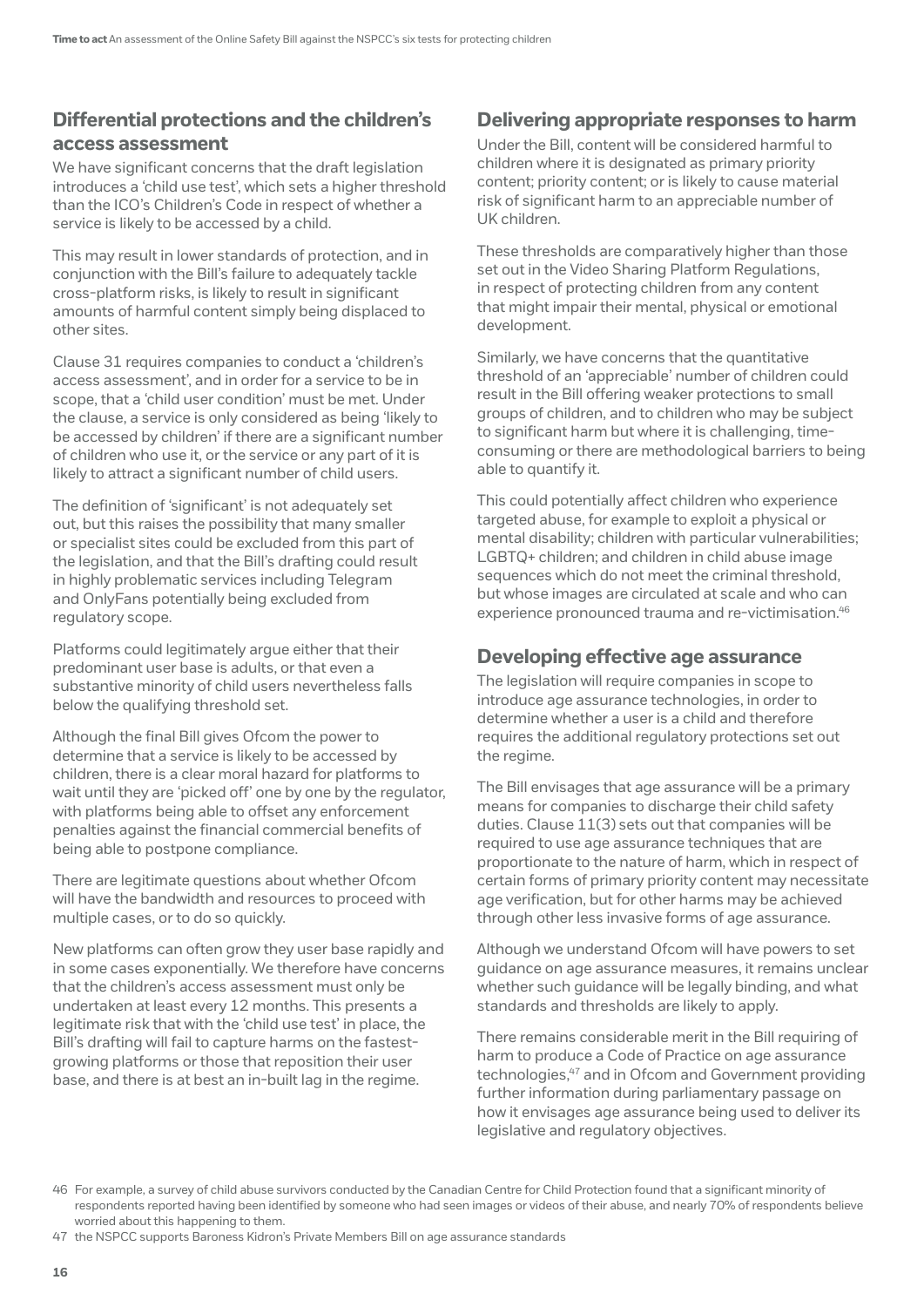# **Children's access to pornography**

We strongly welcome the Government's decision to introduce new duties in relation to pornography.

Part five of the Bill places a duty on regulated services to prevent children from being able commercial on their platforms. Access to age-inappropriate pornography is a substantive concern: recent research is found that 62% of 11-13 year-olds who reported having seen pornography described their viewing as mostly unintentional.48 Many children report that stumbling across sexual content accidentally as a distressing experience.<sup>49</sup>

Pornographic material can distort children's views of sex, consent, and relationships, and in the context of the recent Ofsted report into 'Everyone's Invited', is a likely contributory factor to broader issues of harassment against girls.

It is important to note that part five only captures commercial pornography, with user generated material likely to be addressed separately. This presents a further complication: if user generated material is to be addressed through the child safety duties, presumably through being designated as a priority harm, a number of user-generated platforms could remain out of scope. This includes a number of high-profile user-generated adult sites, most notably OnlyFans<sup>50</sup> and Just for Fans.

#### **User empowerment duties**

The Bill sets out a range of measures that Category 1 companies must take to empower adult users. Specifically, these companies will be required regulated sites to provide adult users with the means to filter out non-verified users; prevent anonymous accounts from interacting with any content they generate, upload or share; and reduce the likelihood that they will encounter material posted by anonymous accounts (clause 14.)

These measures represent a targeted and proportionate response to the risk of abuse and harassment from anonymous accounts, while preserving the right to anonymity for the broad range of users (including children) who benefit from it.

However, the decision to only offer these measures to adults means that children will have reduced means to exercise choice over their online experience than adults; customise their user experience as they see fit; and to benefit from equivalent protections from anonymous abuse.

This seems wholly incompatible with the legislative objectives that children should receive a higher standard of protection than adults. The Bill should be amended to provide children with at least the equivalent means to prevent unwanted engagement with content posted by anonymous accounts from adults.

50 OnlyFans will be required to introduce age verification measures to comply with the Video Sharing Platforms (VSP) regime, although it is anticipated that the online safety regime will supersede these arrangements. As a result, there is a potentially perverse outcome whereby OnlyFans is subject to a less onerous regulatory regime when the Online Safety Act takes effect.

<sup>48</sup> BBFC (2020) Young People and Pornography. London: BBFC. A detailed understanding of children's access to age-inappropriate material is also set out in Thurman, N (2021) The regulation of Internet pornography: what a survey of under 18 tells us about the necessity for potential efficacy of emerging legislative approaches. Policy and Internet, pp1-18

<sup>49</sup> BBFC research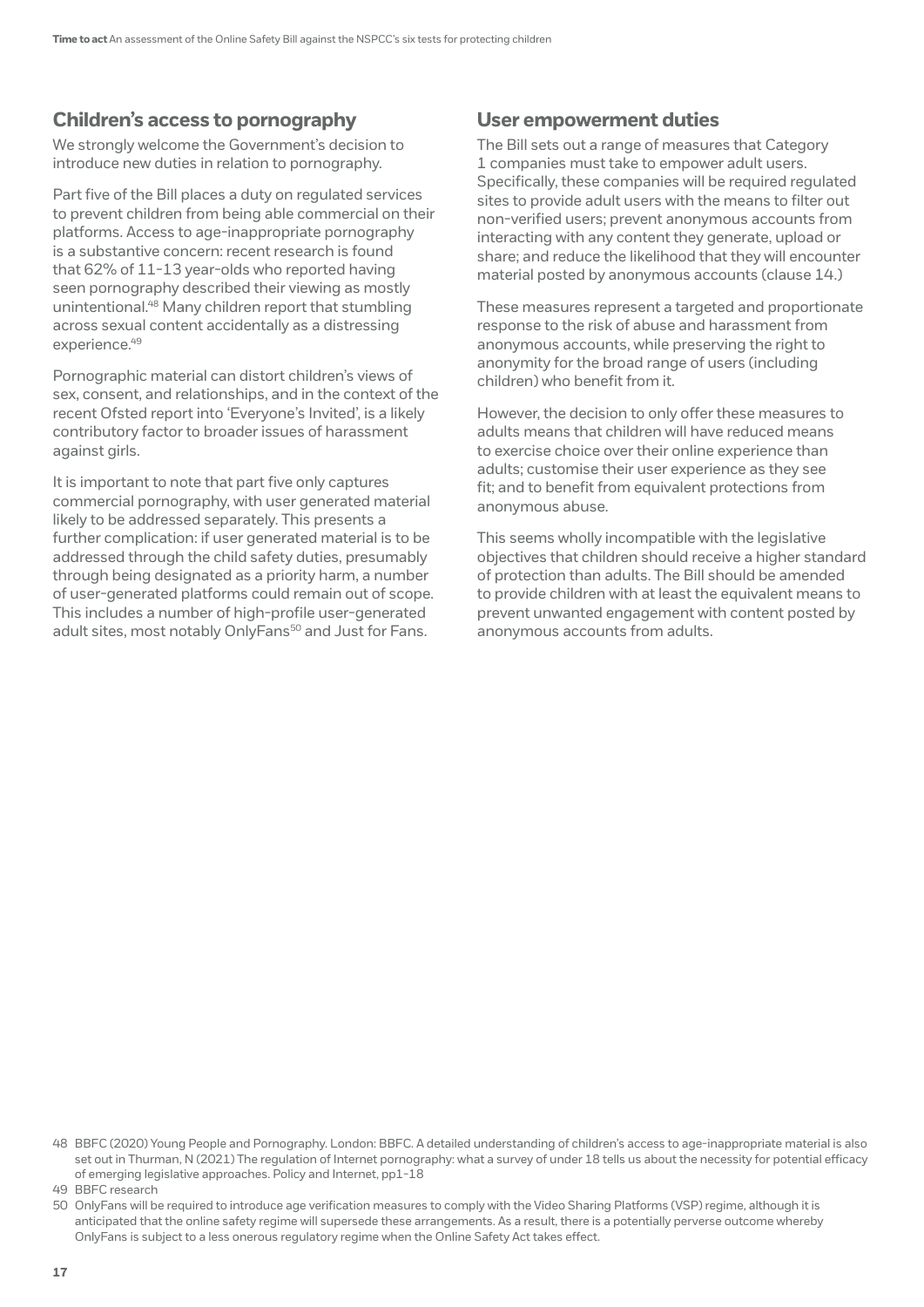# <span id="page-17-0"></span>**Test four: transparency and investigation powers**

Transparency, investigation, and information disclosure powers are crucial to the regulator's work. A close relationship between the Ofcom and regulated firms is essential. This should subject to transparency and scrutiny on the regulator's terms.

The Bill proposes to give Ofcom an effective suite of investigator of powers, although it will be crucial that Ofcom has the resources it needs to investigate how and whether platforms are complying with their safety and risk assessment duties.

We remain disappointed that the Bill fails to include information disclosure duties on regulated companies. Disclosure duties could play a valuable role in hardwiring safety duties into corporate decision-making. The Bill could usefully be strengthened by integrating this aspect of regulatory design into the proposed approach, particularly given how effectively this works in other regulated markets.

#### **Information gathering powers**

Ofcom will benefit from comprehensive information gathering powers, including the power to issue information notices for exercising, or deciding whether to exercise, relevant online safety functions. These powers cover regulated firms, web hosting infrastructure, and appear to extend to former employees of regulated companies and relevant ancillary bodies,<sup>51</sup> which could include app stores or third parties that support platforms to discharge their regulatory duties.<sup>52</sup>

The regulator will be able to launch investigations with a range of powers at its disposal. This includes the ability to commission a Skilled Persons report. Ofcom will have strengthened powers to commission a review and appoint an independent 'skilled person' to conduct it, with the regulated party being liable for the costs involved. Regulated services are required to give the skilled person assistance, which is an 'enforceable requirement' under the regime.

The regulator will also have the power to interview staff; and powers of entry and inspection.

### **Transparency reports**

The Bill makes provision for a duty on regulated companies to prepare annual transparency reports. (Clause 64).

Transparency reports will prove beneficial if they provide meaningful and interrogable information to all interested parties, compared to existing voluntary approaches that been widely dismissed as a form of 'transparency theatre'.53 The final Bill gives Ofcom greater flexibility to decide the scope of reporting requirements on regulated firms, moving away from a closed list to the power to specify any relevant matters (schedule 8).

While the statutory provisions appear generally sound, there are some substantive questions about how the transparency regime will be enacted. Companies will only be required to publish transparency reports if they are designated as Category 1, 2A or 2B providers. However, the designation of platforms will only be made after Royal Assent, when Ofcom establishes a register of companies (clause 81). As such, we still do not know which providers will fall within these categories, and which may be excluded altogether.

The Bill's risk assessment sets out modest 10-year transparency by costs of £6.3 million.<sup>54</sup> If indicative of Ofcom's likely requirements, this suggests a relatively limited set of transparency measures may actually be sought.

The Bill places a duty on providers to ensure its transparency reports are accurate and complete. Although this is an enforceable condition, Ofcom would have to investigate where it has concerns about the reliability of company data, and it may not be readily obvious that erroneous or misleading information was submitted.

We therefore see merit in companies being subject to some form of quality assurance activity led by the regulator. This would build confidence in the quality and robustness of regulatory disclosures, and minimise the risk that platforms seek to present data in a selective and potentially misleading way.

54 UK Government (2022) Online Safety Bill Impact Assessment. London: UK Government

<sup>51</sup> Category 1 companies are anticipated to be the largest user-to-user sites, category 2 comprises search functions, and category 2b will capture smaller platforms (although will have both a lower and upper qualifying threshold.)

<sup>52</sup> In doing so, mitigating concerns about the so-called 'transparency deficit' in ancillary arrangements such as GIFCT. In February 2022, a BBC investigation alleged that OnlyFans had sought to blacklist the accounts of adult performers on competitor sites by placing them on a database of terrorist material facilitated by GIFCT.

<sup>53</sup> Douek, E (2020) The rise of content cartels: transparency and accountability in industry-wide content removal decisions. New York City: Columbia University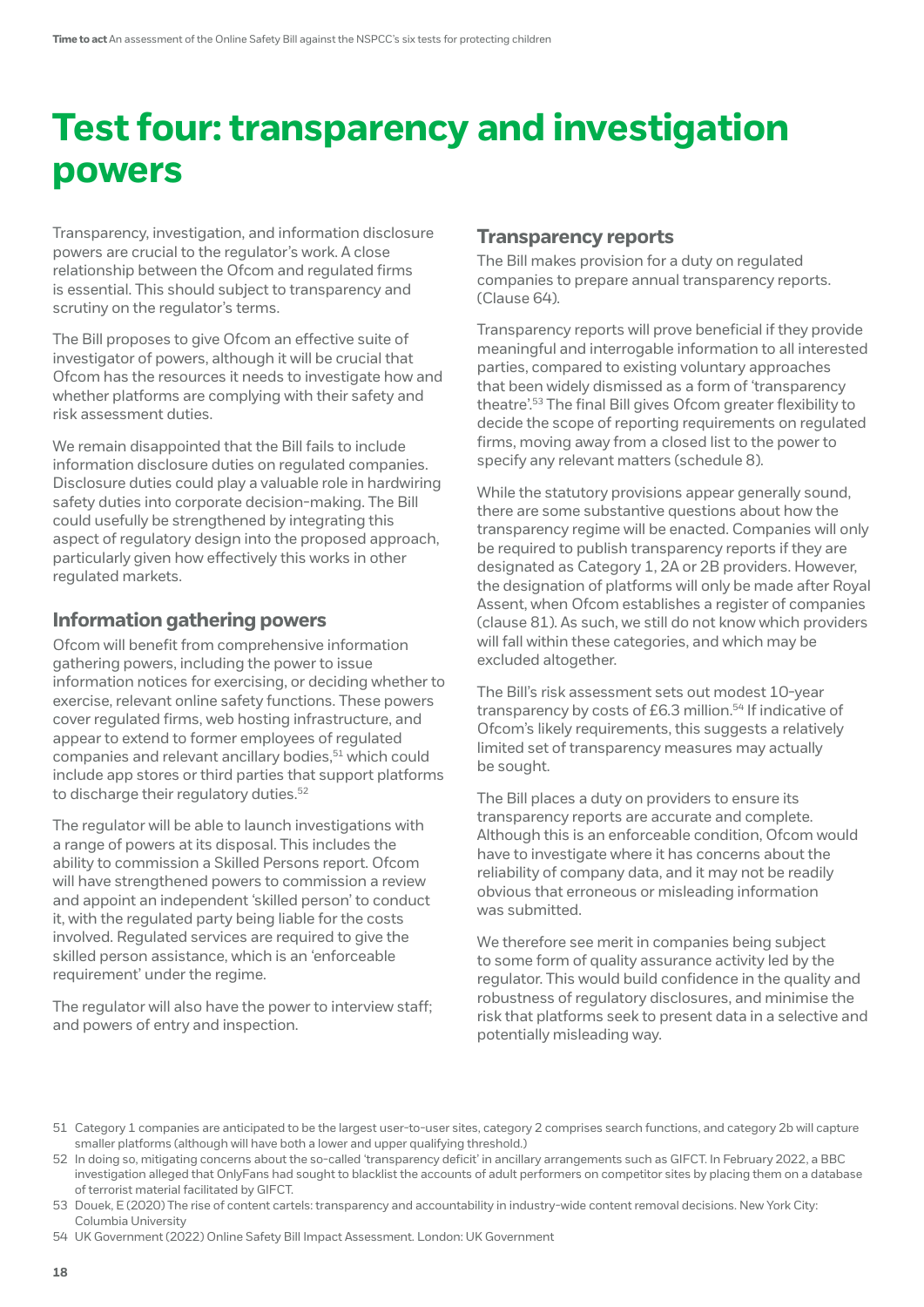#### **Proactive information disclosure duties**

We are disappointed the Bill does not introduce broad workable information disclosure duties on regulated companies.

Category 1 services should face regulatory duties to proactively disclose information to the regulator about which it could reasonably expect to be informed about.<sup>55</sup> For example, companies should notify Ofcom about significant changes to their products or services, or to their moderation arrangements, where these may impact upon the child abuse threat and its response to it.

A similar proactive duty already applies in the financial services and money-laundering regimes. Although potentially broad, the scope of this duty can be drawn with sufficient clarity that social media firms can properly understand their requirements, such that regulated companies do not face unmanageable reporting burdens.

All regulated companies should also be subject to 'red flag' disclosure requirements, in which they would be required to notify Ofcom of any significant lapses in, or changes to, systems and processes that compromise their discharge of the safety duties.<sup>56</sup> For example, if regulation was already in place, Meta might reasonably have been expected to report on the opaque technology issues which caused it to detect significantly less child abuse content during the second half of 2020/21.57

Experience from the financial services sector demonstrates the importance of disclosure duties to act as an important means of regulatory intelligence gathering; but perhaps more importantly, as a valuable means of hardwiring regulatory compliance into the operation and decision-making structures of regulated companies.

55 Principal 11 of the financial services regime

<sup>56</sup> For example, financial services companies are required to make reporting disclosures under the anti-money-laundering and financial services regimes, and gambling firms must report breaches against self-exclusion protocols

<sup>57</sup> According to Facebook transparency reports, to technical problems resulted in the volumes of child abuse content being actioned by the site falling by half during this period. Facebook provided limited information about the reasons behind this considerable drop off, which in turn would result in significant declines in actionable intelligence being provided to police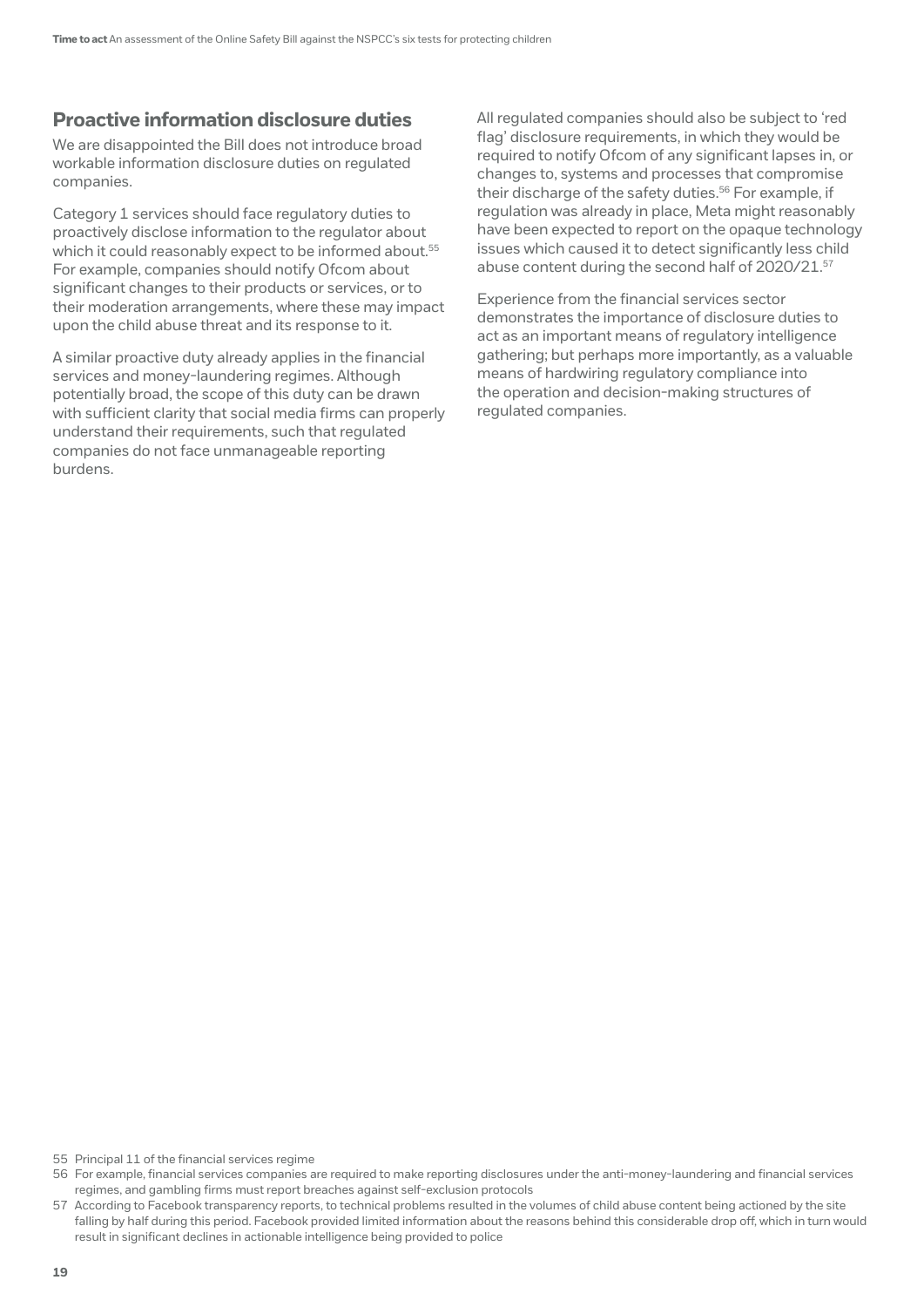# <span id="page-19-0"></span>**Test five: enforcement powers**

If online harms regulation is to succeed, the regulator must have suitably broad enforcement powers which are able to hold non-compliant sites to account and effectively change culture within the regulated companies.

This reflects the principle that the platforms which create risks should be responsible for the costs of addressing them. For too long children, families and society been left to deal with the costs of industry inaction to the devastating emotional, mental, and physical (as well as social and economic) costs of child sexual abuse.

We have substantive concerns that the proposed enforcement approach set out in the final Bill does not go far enough to incentivise compliance, nor deliver much-needed cultural change.

#### **Senior management liability**

The Bill's approach to senior management liability represents a significant missed opportunity to incentivise behaviour change in companies that might otherwise continue to put children at risk, and to hardwire the illegal and child safety duties into corporate decision-making.

We welcome senior manager liability being strengthened compared to the draft legislation, with senior managers subject to a number of offences where they fail to comply with an information request, or knowingly seek to mislead. Criminal sanctions will now also be introduced once the regime takes effect.

However, we remain concerned this approach remains poorly targeted towards delivering child safety outcomes: senior managers will not be liable for substantive product or safety decisions, and the Government has rejected the Joint Committee's recommendation that each company appoint a 'Safety Controller', at or reporting to Board level, who would be criminally liable for serious regulatory breaches.58 As a result, there is no direct relationship in the Bill between senior management liability and the discharge by a platform of its illegal and child content safety duties.

Under the Bill, a regulated service could demonstrate wholly negligent behaviour that exposes children to preventable child sexual abuse (and that could have been prevented by a senior manager's decision making), but the relevant senior manager would face no personal liability so long as they cooperate with the regulator.

Based on the experience of other regulated sectors – principally financial services – there is a compelling case for both corporate and senior management liability in respect of the illegal content safety duties.<sup>59</sup> The Bill should introduce a Senior Managers Scheme that imposes personal liability on staff whose actions consistently and significantly put children at risk.

Senior managers exercising a 'significant influence function' should be subject to a set of conduct rules that incentivise senior managers to internalise their regulatory requirements when setting business strategy and taking operational decisions. Under such a scheme, Ofcom could bring proceedings against senior managers that breach their illegal content and child safety duties, with proportionate sanctions such as fines, disbarment, or censure.

The clear deterrence value of such an approach, and the potential for adverse individual and corporate reputational effects, are obvious.

For the most significant failings, there should be provision for criminal sanctions, but only where there is clear evidence of repeated and systemic failings that result in a significant risk of exposure to harm. Such an approach is wholly consistent with existing jurisprudence relating to systemic failures of duties of care.

Industry groups have fiercely opposed personal liability, with the debate arguably being steered by tech exceptionalism rather than an emphasis on building a regulatory regime that draws from successful compliance in other regulated sectors.<sup>60</sup>

<sup>58</sup> Joint Committee on the Draft Online Safety Bill (2021) Report of Session 2021-22

<sup>59</sup> Based on extensive discussions with the Financial Conduct Authority and regulated persons in the financial services regime. See also Chiu, I (2016) Regulatory Duties for directors in the financial services sector, and directed in company law – bifurcation and interfaces. Journal of Business Law, 2016

<sup>60</sup> For example, much of the tech industry has referred to the Bill's criminal provisions as 'hostage taking laws' and made spurious comparisons to authoritarian regimes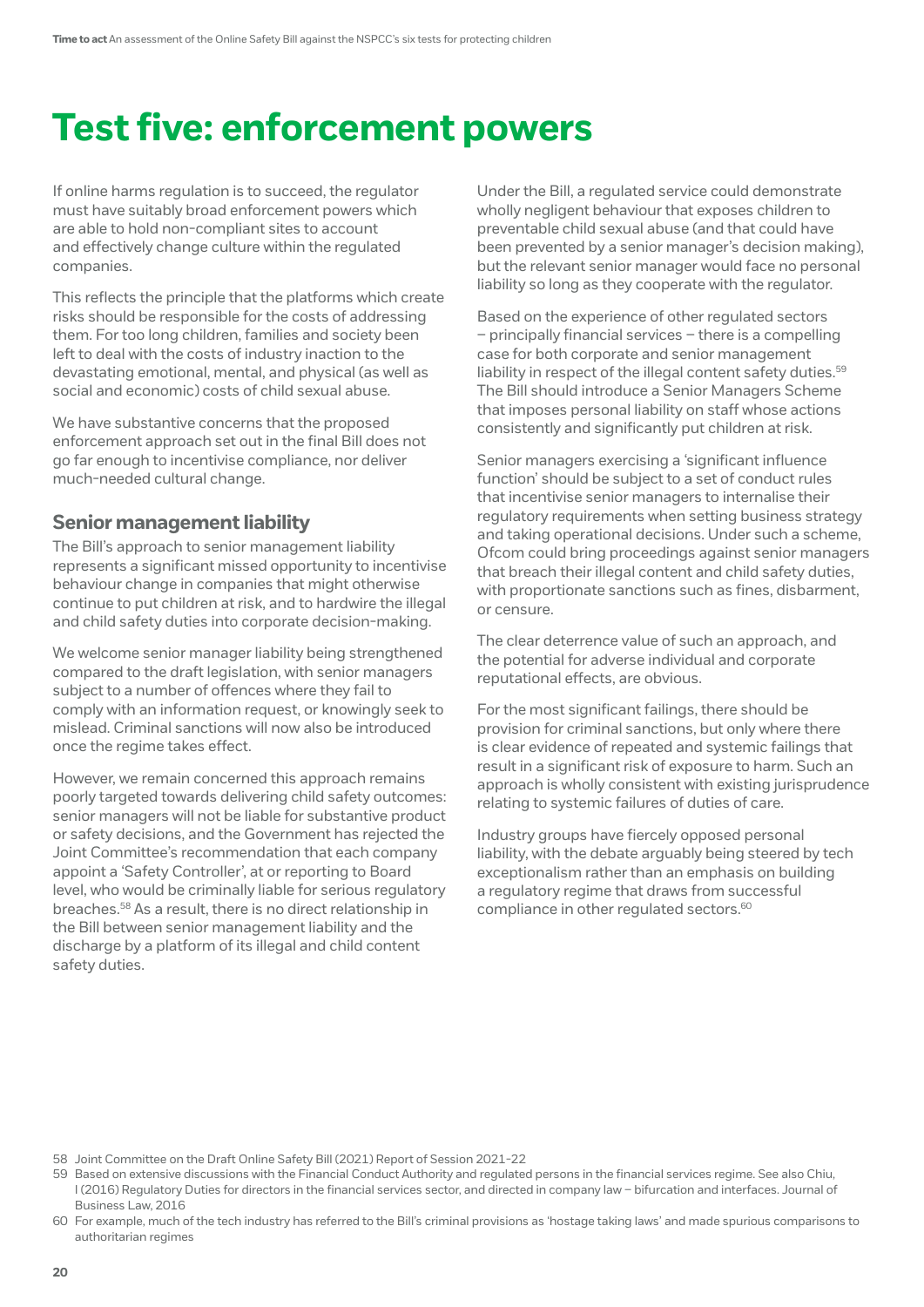In its final response to the White Paper, the Government set up concerns expressed by tech companies about the 'potential negative impact on the attractiveness of the UK tech sector<sup>'61</sup>

More recently, tech lobbying has sought to draw a direct relationship between personal accountability and negative impacts on free expression. The tech lobby has claimed that the introduction of senior manager liability would incentivise companies to takedown excessive amounts of content.<sup>62</sup> This seems to reinforce that senior management liability is where, if built into the regime, Ofcom could expect to achieve greatest regulatory 'bite'.<sup>63</sup>

As it stands, the Online Safety Bill is now weaker in this regard than the General Online Safety Bill currently being scrutinised by the Oireachtas. Ireland's legislation includes senior manager liability for both regulatory breaches and a failure to cooperate with investigations.

### **Confirmation decisions**

The Bill makes provision for Ofcom to issue 'confirmation notices' to regulated companies. Confirmation notices will allow the regulator to direct companies to take specify steps to comply with regulatory requirements, and to remedy one or more areas where a platform is non-compliant.

While the approach to confirmation notices is generally sound, clause 116 introduces restrictions on Ofcom's ability to require a company to use proactive technology to identify or disrupt abuse in private messaging. These restrictions strike the wrong balance between protecting user privacy and promoting the safety and privacy of children at risk of sexual abuse.

While we recognise that additional safeguards may be desirable before the regulator could instruct a platform to use certain proactive technologies, for example more complex types of classifiers, this clause would prevent Ofcom from being able to require the use of *any*  proactive technology in private spaces.

This would effectively prohibit the regulator from being able to recommend solutions that are already widely deployed across the industry, including the use of hash scanning technology used to identify and remove known child abuse images.

It would be clearly disproportionate to restrict Ofcom's ability to require the adoption of Industry-standard techniques, most notably PhotoDNA and CSAI Match, and risks building an unhelpful narrative that well-established, privacy-preserving techniques are somehow problematic.

# **Effective financial penalties**

The Bill contains steep financial penalties for firms that breach their regulatory obligations. Regulated companies could face fines of £18 million or ten per cent of turnover (whichever is higher). Fines of such magnitude will clearly only be levied in respect of the most serious regulatory failings.

Although financial penalties are a crucial part of the proposed engagement approach, it is questionable whether they offer sufficient deterrent value for the largest tech companies. For companies with significant 'cash in hand', the microeconomic effect of fines will be blunted, and they are likely to have modest impact at best on senior management behaviour and corporate decision-making.64

### **Business disruption measures**

The legislation imposes a range of ambitious service and restriction orders, which aim to target non-compliant services through issuing business disruption notices to web hosting services and ISPs, financial services companies, and advertising groups.

These provisions are much more substantive than those set out in previous legislation, for example the ISP blocking powers proposed in the Digital Economy Act. We particularly welcome financial providers and web hosting services being in scope.

Decisions by Visa, MasterCard and Discover to stop processing transactions on PornHub resulted in the service making significant changes to how it moderates user generated content. Similarly, decisions by Amazon Web Services (AWS) and Cloudflare to suspend hosting of a number of sites, including in response to concern about the adequacy of their child abuse and content moderation policies, has been instrumental in making sites adopt safer approaches or disrupting potential harms.65

<sup>61</sup> UK Government (2020) Response to Online Safety Bill White Paper. London: UK Government

<sup>62</sup> See for example Google's response to the Joint Committee

<sup>63</sup> It also actively conflates the systems based approach of this regime with one focussing on content.

<sup>64</sup> Investigations and appeals can be lengthy, and by the time proceedings are concluded business models may have shifted, with fines and legal proceedings simply priced-in as a cost of doing business. Centre For Data Ethics and Innovation (2020) Online Targeting: final report and recommendations. London: HM Government

<sup>65</sup> Rosenzweig, P (2022) Countering harmful content: a research agenda. Lawfare blog. Posted 11/02/22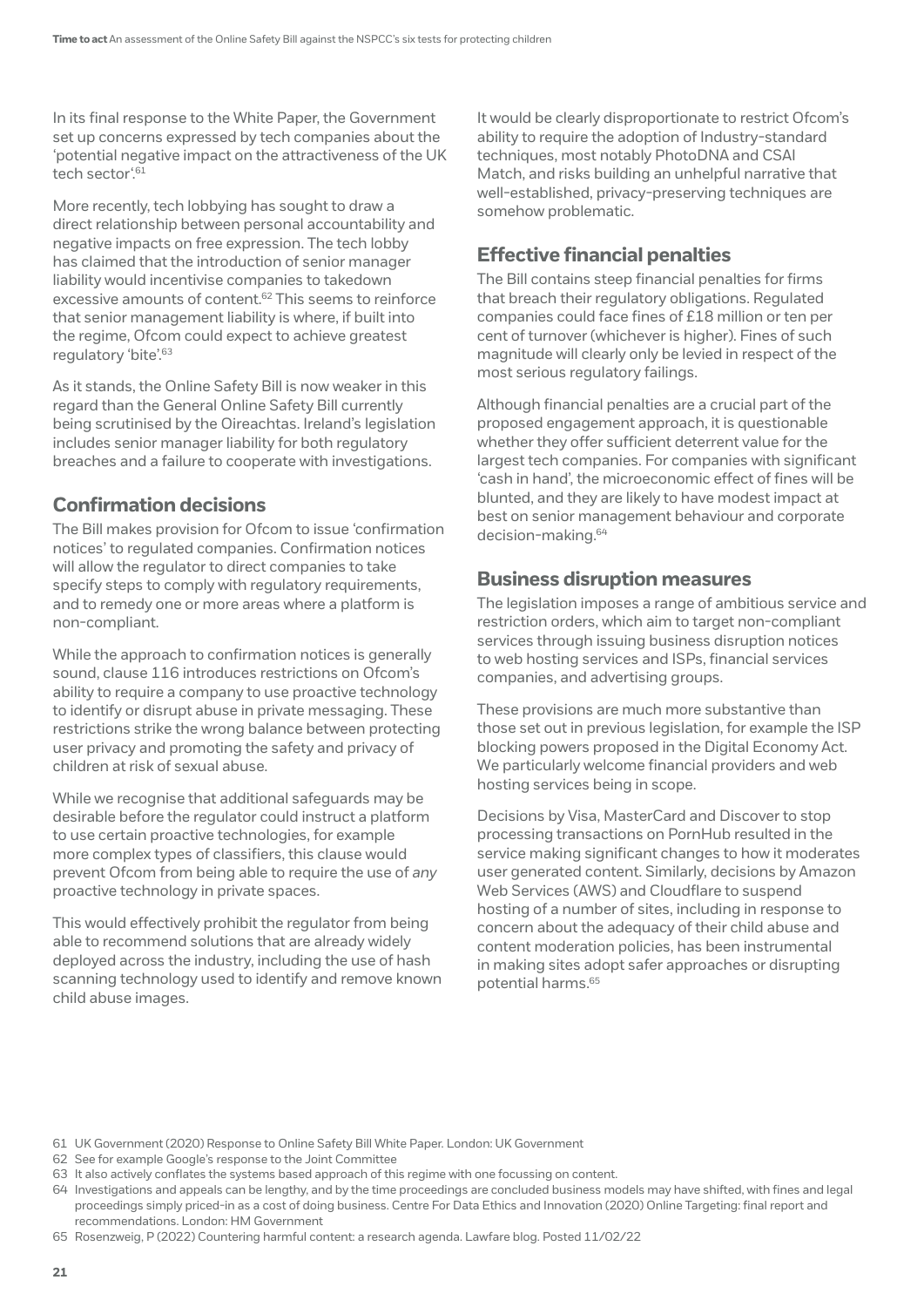# <span id="page-21-0"></span>**Test six: user advocacy arrangements**

Effective user advocacy is integral to the success of the regulatory regime. During parliamentary passage there is an important opportunity to embed effective user advocacy into regulatory design to ensure online safety regulation delivers better outcomes for children. Well-designed user advocacy arrangements should be put in place to ensure the regulated settlement is not disproportionately skewed towards the interests of industry, rather than children.

We encourage the Government to set out much more ambitious proposals – and deliver user advocacy mechanisms that secure the confidence and support of victims' groups.

### **Creating a statutory user advocate for children**

Statutory user advocacy is vital to ensure there is effective counterbalance to well-resourced industry interventions, and to enable civil society to offer credible and authoritative support and challenge.

Fully-fledged statutory user advocacy arrangements are used in nearly all regulated consumer sectors including energy, water, post, and transport. They play a key role in representing users, particularly vulnerable groups, and ensuring that their voices are heard and appropriately counterbalanced against the backdrop of well-resourced and vocal regulated companies.<sup>66</sup>

In respect of the Online Safety Bill, equivalent provisions have not been introduced. Instead, Ofcom will be required to establish its own arrangements to understand the interests and experiences of service users. Ofcom will be required to publish statements about any research or consultation that it undertakes.

User advocates' insights help both regulators and regulated companies make better decisions and drive better, more user-focussed outcomes.

**Unless user advocacy arrangements are built into the regime, children who have been or are at risk of sexual abuse will receive less statutory user advocacy protections than users of a post office or passengers on a bus.** It is vital that children have an advocate to reflect their needs, and user advocacy mechanisms are crucial to ensure the regime can deliver on its stated goal of delivering a higher overall standard of protection for children.

Without a user advocate for children, we risk create a regime where children's voices are lost, and complex safeguarding issues do not receive the attention they need in the new regulatory regime. A user advocate for children can use its expertise and insight to ensure that children's needs are effectively met – and can serve as a powerful, consistent and well-resourced voice to cut through and counterbalance industry interventions.

## **User advocacy means better regulatory outcomes**

User advocacy mechanisms are a crucial part of the regulatory regime. Put simply, the regulator is unlikely to deliver the best possible outcomes for children unless there is a strong, authoritative and resourced voice that can speak for children in regulatory debates; can offer support to the regulator to understand often complex child abuse issues; and that is able to demonstrate emerging areas of concern at an early stage in the regulatory process.

User advocacy requires the resources and expertise necessary to develop high-quality evidence of a sufficient regulatory threshold. If there is an inappropriately scaled, poorly focused or insufficiently resourced response, this is likely to significantly weaken the regulator's ability and appetite to deliver meaningful outcomes for children.

User advocacy must be seen as an integral part of delivering a regulatory settlement that puts children first, and that responds to the lessons of regulatory asymmetries in other markets. A fully fledged user advocacy mechanism can:

- act as an early warning function that strengthens the overall regime*:* the Bill sets out a systemic risk assessment process that is underpinned on and reliant on early identification of new and emerging harms. Child online harms are characterised by their highly agile and constantly evolving nature, and an early warning function to flag new and emerging threats, as can be delivered most effectively through a user advocacy mechanism, is therefore vital;
- *provide much needed counterbalance to industry*: Tech firms are a well-resourced and powerful voice and will legitimately seek to exert strong influence when decisions are made about their services. Powerful industry interests are not unique to the tech sector, but the size of and resources available to the largest companies are arguably distinct.

<sup>66</sup> The value of levy funded user advocacy arrangements is set out well by Citizens Advice in their assessment of sectoral regulators. Citizens Advice (2018) Access Denied: the case for stronger protections for telecoms users. London: Citizens Advice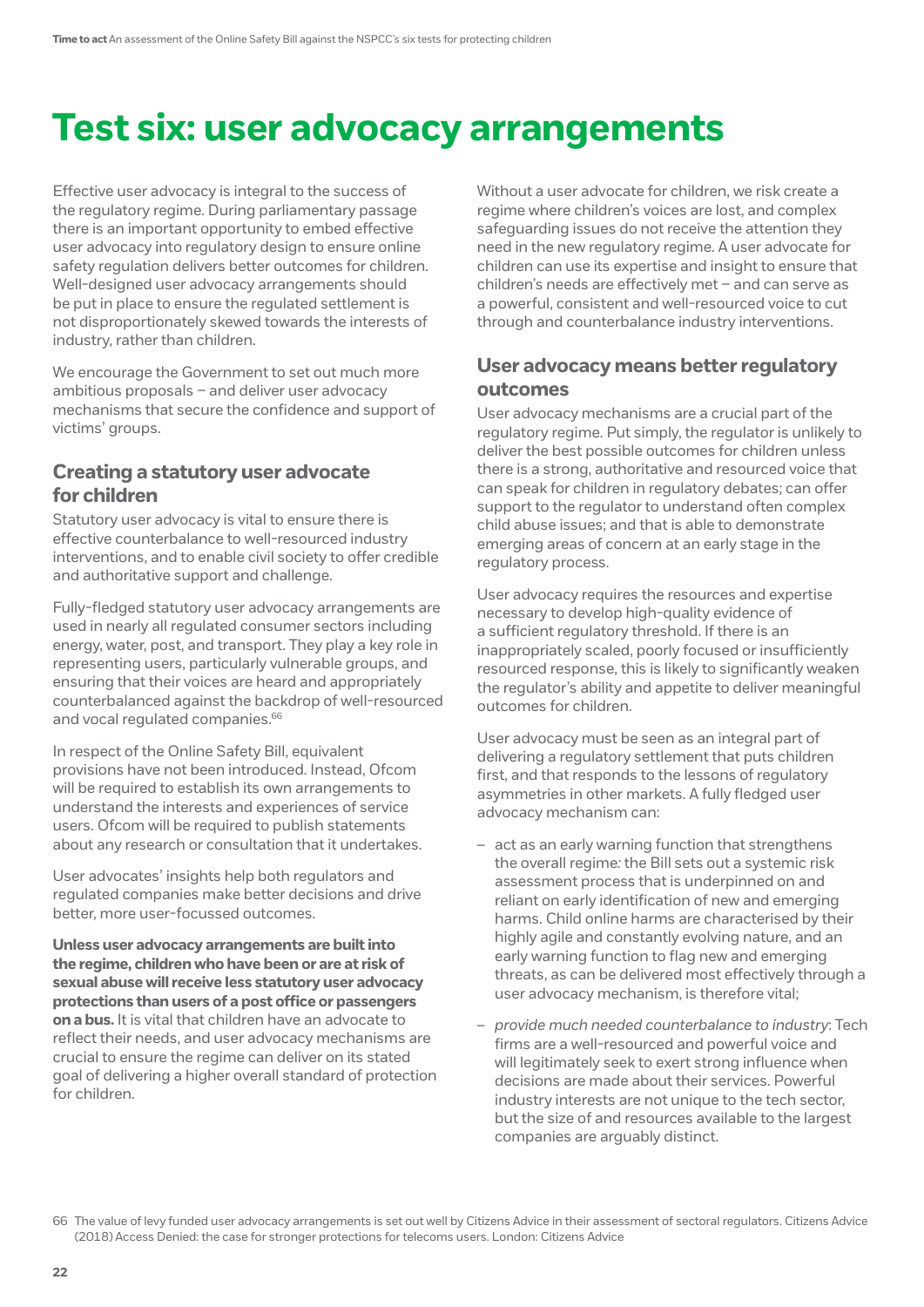In most other regulated markets, these risks are addressed through strong, independent advocacy models. Without such arrangements in place for online harms, there is a clear risk the children's interests will be asymmetrical to those of industry, and unable to compete effectively with their worldview and resources.

– *prevent the risk of an 'evidence trap':* with so much of the regime being left to Ofcom to establish through a framework of codes and guidance, there is a palpable need to address the risks that tech interests seek to skew the evidence base upon which Ofcom will correctly base its decisions.

There is a pronounced risk that without an effective counterbalance, large tech companies will attempt a concerted attempt to capture independent and expert voices; commission, fund or enable highly selective research with the intent to skew the evidence base; and then challenge any decisions which run contrary to the evidence base it has created.

These tactics are not new – we have previously seen similar tactics used by other regulated sectors, such as the tobacco industry.<sup>67</sup> In recent years, we've seen tech companies look to pursue similar tactics, including attempts to frustrate evidence on the nature of AI risks;68 and through granting privileged access to data sets for favoured researchers.<sup>69</sup>

But if they are not proactively addressed, they could represent a significant challenge to the regime's overall effectiveness.

– *Ensure complex safeguarding issues are effectively built-in to the regime*: user advocacy is essential to drive Ofcom to prioritise children's issues and ensure regulators have an accurate, well informed understanding of new and emerging issues. In a rapidly changing sector, Ofcom will need to be equipped with a robust and agile understanding of harm; feel confident in understanding the interplay between technological and market change, children's use of products and resulting safeguarding risks; and feel comfortable confident that it has a robust understanding of systemic issues that will likely require their attention.

Ofcom's CEO has recognised that, in respect of the Online Safety Bill, independent expertise will be more important to the discharge of their functions than in any other part of its regulatory remit.<sup>70</sup>

However, without well-established user advocacy mechanisms in place, there are legitimate questions about how Ofcom can benefit from the level of specialist expertise, evidence and critical challenge that is likely to be required.

### **How should user advocacy be funded?**

The industry levy is a highly appropriate mechanism for funding statutory user advocacy for children. This is entirely consistent with the well-established 'polluter pays' principle and corresponds to the funding arrangements for user advocacy in other markets.

A levy model is wholly proportionate and reasonable when considered against the commercial return available to companies that offer their services to children but fail to protect them from reasonably foreseeable harms.

NSPCC analysis suggests the average cost of user advocacy provision in comparable markets is £4.1 million per year.71 User advocacy is an exchequer-neutral policy, and it represents only a minimal additional burden on regulated firms (the 10-year total costs of levy fees is estimated at £313 million.)72

However, it is also reasonable to issue that wellestablished user advocacy mechanisms could actively contribute towards the delivery of more effective regulatory outcomes, and in turn, the functioning of a safer and more compliant set of industry approaches. User could therefore deliver broader social, economic and societal benefits, and bolster the case for online harms regulation in strictly economic terms.

70 Comments made by Dame Melanie Dawes in her oral evidence session to the Joint Committee on the Draft Online Safety Bill

71 Forthcoming analysis

<sup>67</sup> For example, see Abdalla, A; Abdalla A. (2021) The Grey Hoodie Project: Big Tobacco, Big Tech, and the Threat on Academic Integrity. Proceedings of the 2021 AAAI/ACM Conference on, Ethics and Society. Toronto: University of Toronto; Cambridge, MA: Harvard Medical School

<sup>68</sup> For example, the high profile case of Timnit Gebru, in which she was asked to withdraw a research paper on algorithmic bias by her employer, Google

<sup>69</sup> The Research Director of the Shorenstein Center on Media Politics and Public Policy At Harvard, Joan Donovan, has voiced that 'it's frustrating to see an effort Facebook has put into academic capture over the last four years, selecting certain firms to receive special datasets […] This is the playbook from Big Tobacco and Big Oil.' Comments posted to Twitter, January 2021

<sup>72</sup> HM Government (2022) Online Safety Bill Risk Assessment. London: HM Government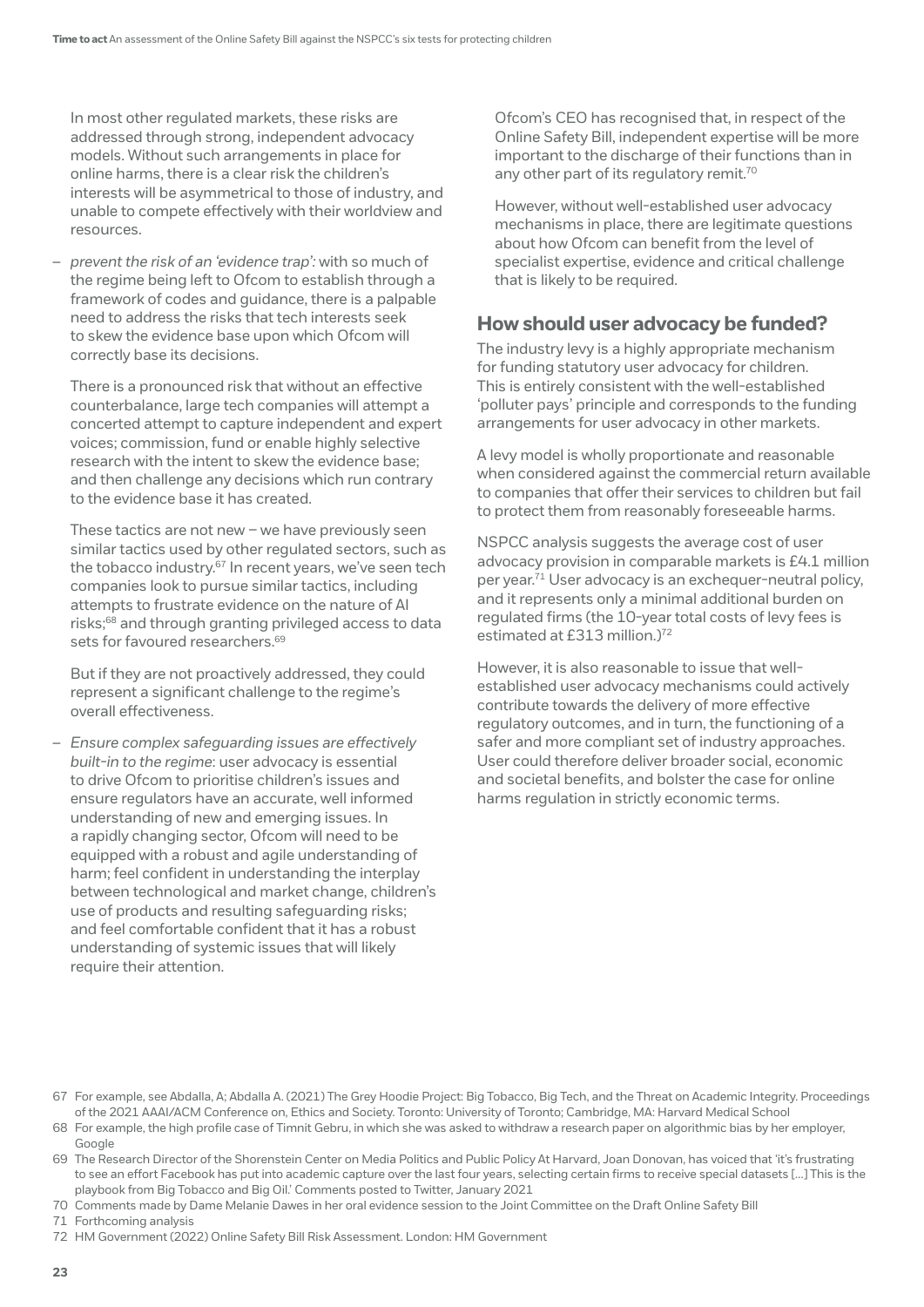# <span id="page-23-0"></span>**Appendix one Scorecard against the NSPCC's six tests**

The NSPCC uses a scorecard approach to assess whether the Online Safety Bill and Ofcom's regulatory scheme will meet our six tests for effective regulation. This scorecard sets out the NSPCC's assessment of the draft Bill against these tests.

Against each test, we set out a series of indicators that will determine whether regulation goes far enough to protect children from avoidable abuse.

#### **Key:**

*indicator wholly or largely met*

*indicator partially met or still to be determined*

*indicator wholly or largely unmet*

#### **Test one: the Duty of Care Overall**



A fully-fledged Duty of Care that requires platforms to take a systemic approach to protecting children, through the identification of reasonably foreseeable harms and proportionate measures to address them



Codes of Practice are intelligently designed, setting out ambitious but deliverable expectations for the discharge of the Duty of Care

Ofcom's regulatory scheme corresponds to the scale of online harms children face, with platforms incentivised to respond to current risks (and notify the regulator of emerging ones)

The Government adopts, as one of the guiding principles for the regulatory framework, an objective for Ofcom to incentivise cultural change through the development of its regulatory scheme

#### **Test two: tackling online child abuse**

**Overall**

Ofcom is enabled to deliver a regulatory scheme that requires bold and ambitious action on child sexual abuse

Ofcom demonstrates a clear understanding of the child abuse threat, and emphasises the prevention of avoidable harm is a central focus of the regulatory approach

There are clear and comprehensive expectations on platforms to address how their design features exacerbate child abuse risks, including high risk design features

There are specific requirements to disrupt online grooming, remove illegal content in a child centred and consistent way, and to take steps to prevent the production and distribution of new child abuse images

There is a regulatory duty on Ofcom to address the cross-platform nature of risks, with corresponding requirements on platforms to share data on offending behaviour and threats

The Online Safety Bill ensures an upstream approach to tackling child abuse, with the regulator treating content that facilitates illegal behaviour with the same severity as material that meets the criminal threshold

Private messaging is in scope, recognising it is a major driver for the production and distribution of child abuse images and grooming

The regulator has proportionate but effective mechanisms to address and mitigate the impacts of the highest risk design features, including end-to-end encryption

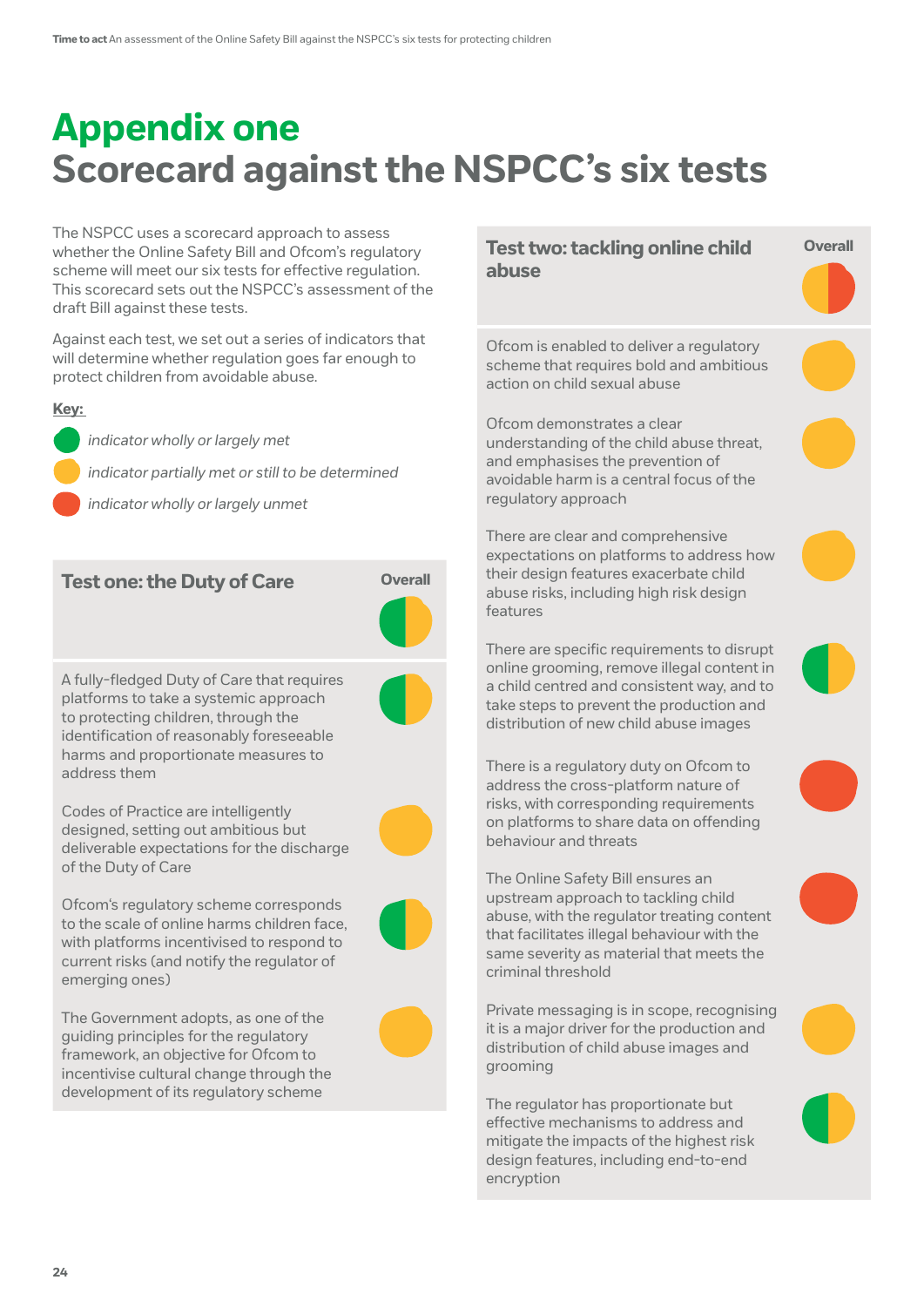#### **Test three: tackling legal but harmful content**



The regulator develops a comprehensive and highly effective approach to tackling legal but harmful content, recognising its significant impact on children's safety and well-being

Ofcom produces a Code of Practice that clearly sets out what it considers an acceptable response to priority categories of harmful content. This should include moderation strategies, how content is algorithmically recommended to users, and what it considers suitable outcomes from age assurance measures



The scope of the Online Safety Bill is amended to capture all commercial pornography sites

**Test four: transparency and investigation powers**



The regulator has comprehensive investigatory and information disclosure powers



Annual transparency reports provide meaningful and intelligible information on the scale and extent of abuse risks, and the effectiveness of response

Ofcom is appropriately resourced to conduct thematic reviews and investigations, and has a strong risk appetite for doing so



Category one services face broad but workable information disclosure duties, including a proactive duty to disclose information about which the regulator could reasonably be expected to be aware

Category one services are required to 'red flag' significant breaches of the Duty of Care that compromise children's safety or put them at risk



**Test five: enforcement powers** Overall

experience by them. This should include an assessment of how online harms may be differentially experienced by users with one or more protected characteristics under the Equality Act